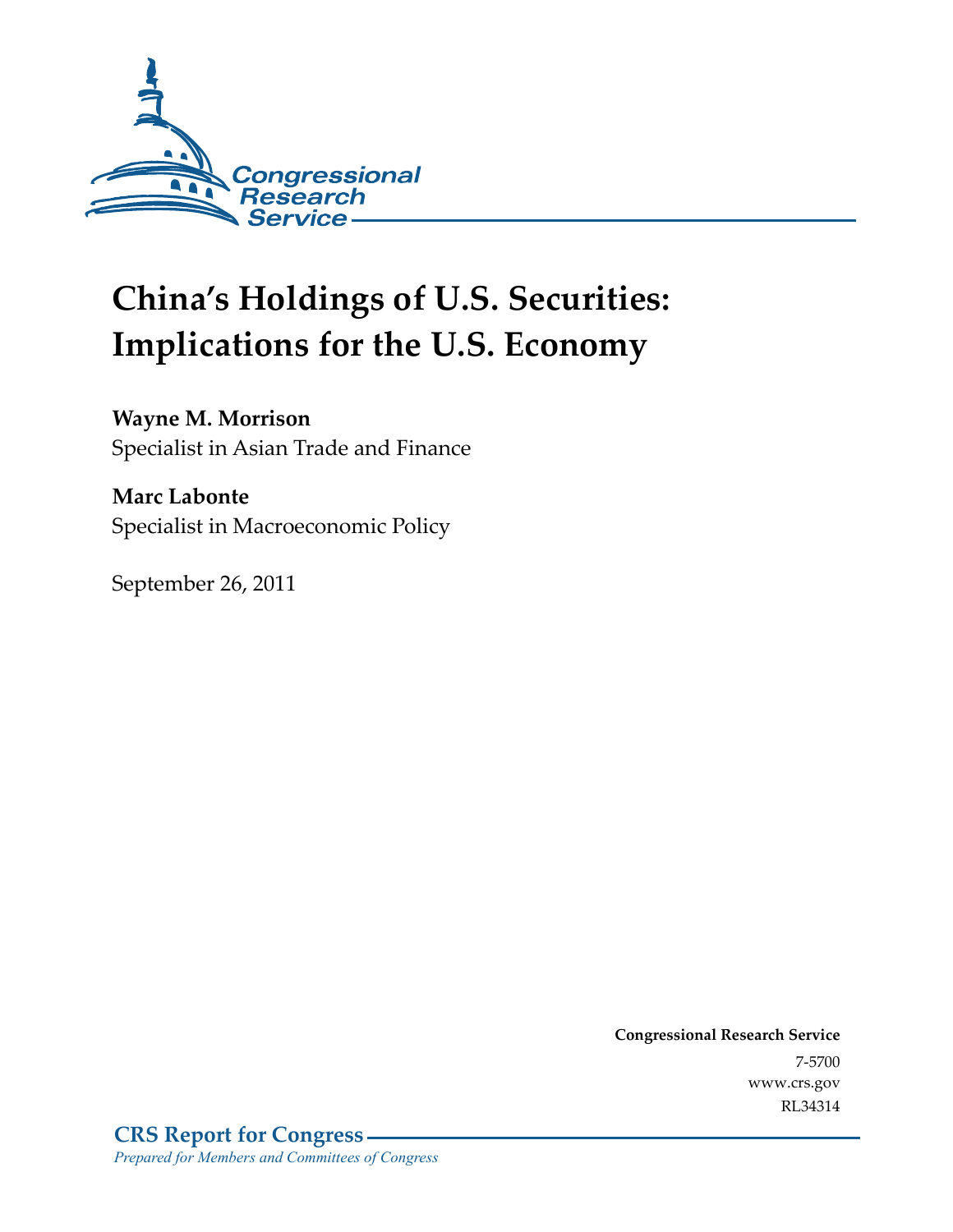## **Summary**

Given its relatively low savings rate, the U.S. economy depends heavily on foreign capital inflows from countries with high savings rates (such as China) to meet its domestic investment needs and to fund the federal budget deficit. The willingness of foreigners to invest in the U.S. economy and purchase U.S. public debt have helped keep U.S. real interest rates relatively low, which, until recently, contributed to rapid U.S. economic growth. However, many economists contend that U.S. dependency on foreign savings was a contributing factor to the U.S. housing bubble and subsequent global financial crisis.

China's policy of intervening in currency markets to limit the appreciation of its currency against the dollar (and other currencies) has made it the world's largest and fastest growing holder of foreign exchange reserves, which totaled \$3.2 trillion as of June 2011. China has invested a large share of these reserves in U.S. private and public securities, which include long-term (LT) Treasury debt, LT U.S. agency debt, LT U.S. corporate debt, LT U.S. equities, and short-term debt. As of June 2010, China was the largest holder of U.S. securities, which totaled \$1.6 trillion. China's holdings of U.S. Treasury securities, which are used to help finance the federal budget deficit, totaled \$1.17 trillion as of June 2011, which were 25.9% of total foreign holdings.

The U.S. public debt has risen sharply over the past decade, reaching \$14.3 trillion as of March 2011. Of this amount, 41.8% was held by U.S. government trust funds and 58.2% was privately held. Foreign investors held 53.8% of privately-held U.S. public debt, up from 35.0% in March 2001.The large and growing U.S. public debt has raised concerns over the willingness of foreigners, including China, to continue to invest in U.S. public debt securities. For example, 2009, Chinese Premier Wen Jiabao stated that he was "a little worried" about the safety of China's holdings of U.S. debt. The recent debate in Congress over raising the public debt ceiling and the downgrade of the U.S. long-term sovereign credit from AAA to AA + by Standard and Poor's in August 2011 have renewed Chinese concerns. Editorials in China's state-run media have sharply criticized U.S. fiscal and monetary policies. Some Chinese analysts have urged the government to diversify its reserves away from U.S. dollar assets. while others have called for more rapid appreciation of China's currency, which could lessen the need to hold U.S. assets.

Some U.S. policymakers have expressed concern over the size of China's large holdings of U.S. government debt. For example, some contend that China might decide to sell a large share of its U.S. securities holdings. This could induce other foreign investors to sell off their U.S. holdings as well, which could destabilize the U.S. economy. Others argue that China could use its large holdings of U.S. debt as a bargaining chip in its dealing with the United States on economic and noneconomic issues. In the 112th Congress, H.R. 2166 and S. 1028 would seek to increase the transparency of foreign ownership of U.S. debt instruments, especially China's, in order to assess if such holdings posed potential risks for the United States. H.R. 1540 would require the Secretary of Defense to conduct a national security risk assessment of U.S. federal debt held by China. Many analysts argue that China's holdings of U.S. debt give it little leverage over the United States, arguing that as long as China continues to peg its currency mostly to the U.S. dollar, it will have few options other than to keep investing in U.S. dollar assets. Any attempt by China to sell a large portion of its dollar holdings could reduce the value of its remaining dollar holdings, and any subsequent negative shocks to the U.S. (and global) economy could dampen U.S. demand for Chinese exports. They contend that the main issue for U.S. policymakers is not China's large holdings of U.S. securities per se, but rather the high U.S. reliance on foreign capital in general, including in the public debt, and whether that reliance is sustainable.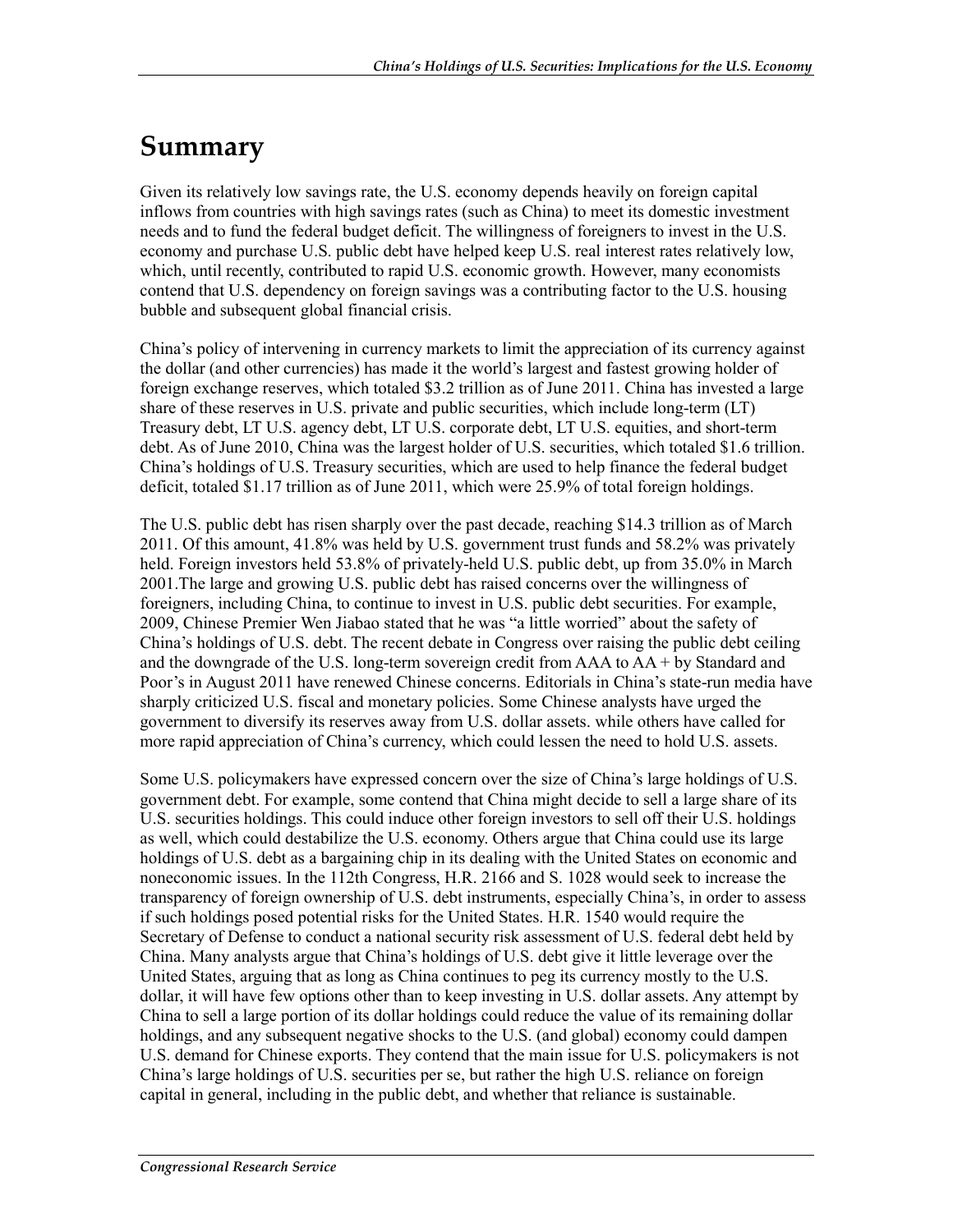## **Contents**

### **Figures**

| Figure 2. China's Holdings of Foreign Exchange Reserves and U.S. Securities: 2002-    |  |
|---------------------------------------------------------------------------------------|--|
| Figure 3. China's Holdings of U.S. Securities by Major Category as a Percent of Total |  |
| Figure 4. Annual Change in China's Holdings of U.S. Treasury Securities: 2002-2010 10 |  |

### **Tables**

| Table 1. China's Foreign Exchange Reserves: Totals and as a Percent of GDP, 2001-2010 |  |
|---------------------------------------------------------------------------------------|--|
| Table 2. Top Three Foreign Holders of U.S. Securities and China's Share of These      |  |
|                                                                                       |  |
|                                                                                       |  |

### **Contacts**

|--|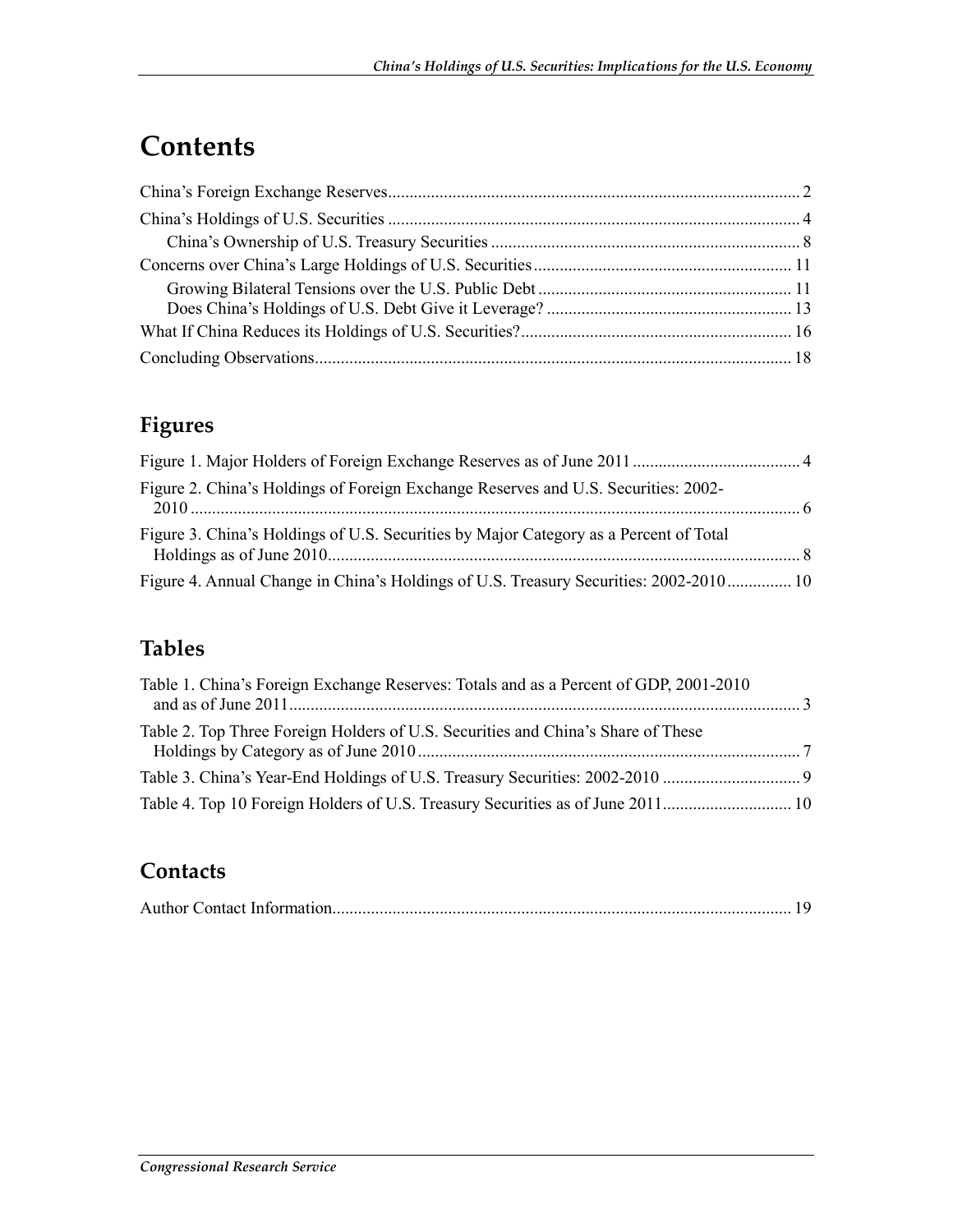ecause of its low savings rate, the United States borrows to finance the federal budget deficit and its private capital needs. It therefore depends on countries with high savings rates, such as China, to invest some of its capital in the United States. Such investments ecause of its low savings rate, the United States borrows to finance the federal budget deficit and its private capital needs. It therefore depends on countries with high savings rates, such as China, to invest some of its it produces. According to the International Monetary Fund (IMF), in 2009, the United States was the world's largest importer of foreign capital (at 38.2% of global total), while China was the largest exporter of capital (at  $24.2\%$ ). From FY2001 to FY2010, the amount of U.S. public debt that is privately held grew from \$3.3 trillion to \$9.0 trillion; as a share of GDP, this level rose from  $32.5\%$  to  $62.9\%$ <sup>2</sup>. Of the U.S. public debt that is privately held, more than half is held by foreigners. Many analysts argue that heavy U.S. reliance on foreign savings is not sustainable and may undermine U.S. economic interests over time.

China's central bank is a major purchaser of U.S. financial assets, largely because of its exchange rate policy.<sup>3</sup> In order to limit the appreciation of China's currency, the renminbi (RMB), against the dollar, China must purchase U.S. dollars. This has led China to amass a huge level of foreign exchange (FX) reserves, which totaled \$3.2 trillion as of June 2011. Rather than hold dollars (and other foreign currencies), which earn no interest, the Chinese central government has converted some level of its foreign exchange reserve holdings into U.S. financial securities, including U.S. Treasury securities, U.S. agency debt, U.S. corporate debt, and U.S. equities.

U.S. Treasury securities, which are used to finance the federal budget deficit, constitute the largest category of U.S. securities held by China. As of June 2011, these totaled \$1.17 trillion and accounted for 25.9% of total foreign holdings of U.S. Treasury securities. Some U.S. policymakers have expressed concern that China's large holdings of U.S. securities could pose a risk to the U.S. economy if China stops purchasing those securities or attempts to divest itself of a large share of its holdings. Others argue that China's large and growing holdings of U.S. securities give it leverage over the United States on economic and noneconomic issues. On the other hand, many analysts contend that, given the current state of the global economy, China has few options for investing its FX holdings, other than to buy U.S. securities. They further argue that any attempt by China to sell off a large share of its current holdings would diminish the value of its remaining holdings and could further destabilize the global economy, which would likely negatively impact China's economy. Hence, it is argued, the U.S. and Chinese economies are mutually dependent on each other, which, they contend, gives China very little leverage over U.S. policy.

This report examines the importance to the U.S. economy of China's investment in U.S. securities, as well as the policy implications of its holdings for both the United States and China.<sup>4</sup> For the United States, the issue of China's large holdings of U.S. securities is part of a broader question that has been raised by many economists: what are the implications of the heavy U.S.

<sup>&</sup>lt;sup>1</sup> IMF, *Global Financial Stability Report*, October 2010, Statistical Appendix, p.3

<sup>&</sup>lt;sup>2</sup> Source: Economist Intelligence Unit database. Privately-held debt is defined as all debt not held by the federal government or Federal Reserve; it includes debt held by local or foreign governments.

<sup>&</sup>lt;sup>3</sup> China contends that its currency policy is intended to promote financial stability in China, while critics contend the main purpose is to keep the value of its currency low in order to benefit Chinese exporters. See, CRS Report RS21625, *China's Currency: An Analysis of the Economic Issues*, by Wayne M. Morrison and Marc Labonte.

<sup>4</sup> China's investment in U.S. securities far exceed its foreign direct investment (FDI) flows to the United States. FDI data reflect ownership or investment in U.S. businesses (and are not covered by this report). For additional detail on China's FDI flows to the United States, see CRS Report RL33536, *China-U.S. Trade Issues*, by Wayne M. Morrison, p.14.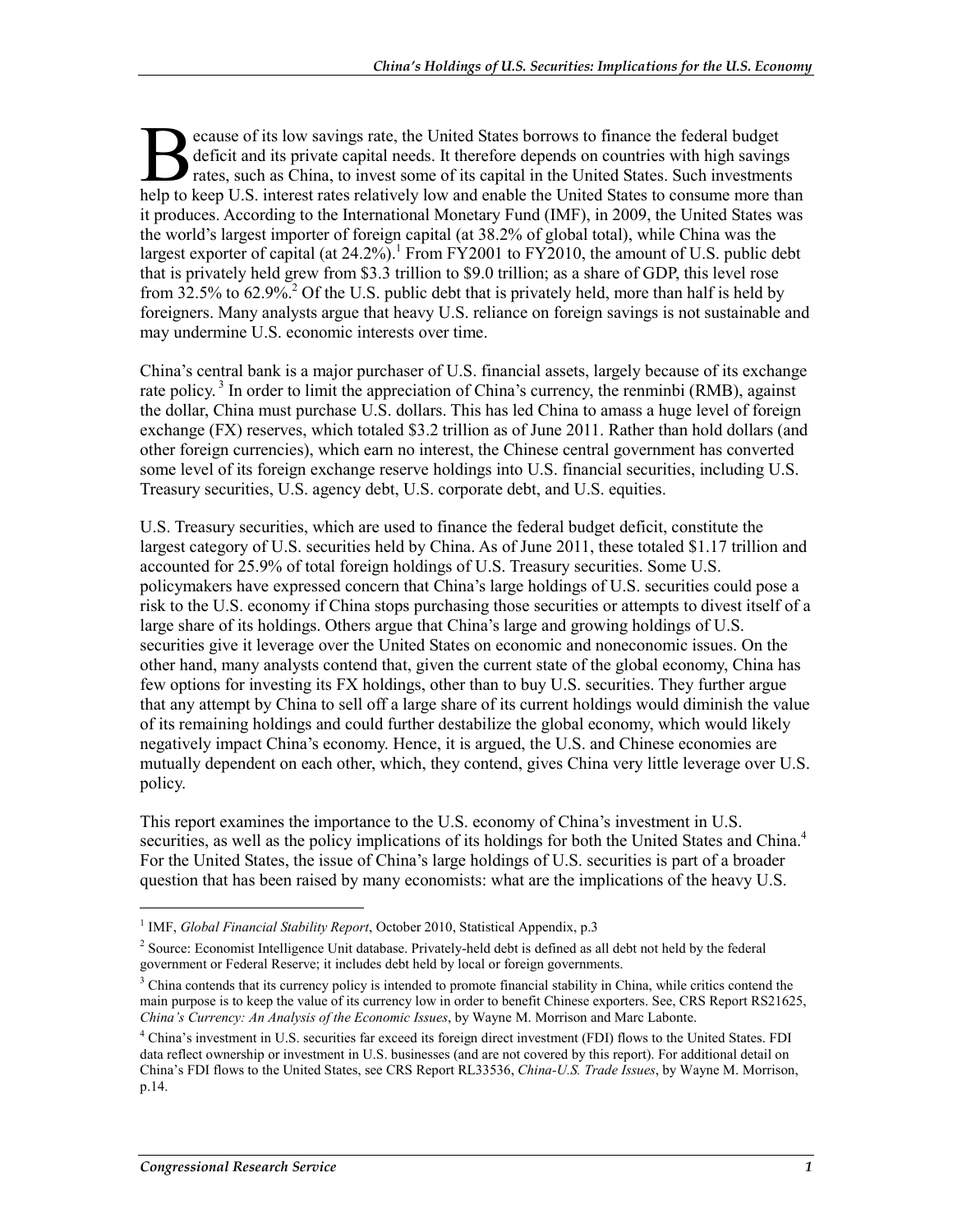reliance on foreign investment in U.S. securities to maintain healthy economic growth and to finance the budget deficit?<sup>5</sup> Since 2008, private savings in the United States has risen but public savings has declined (i.e., the budget deficit has grown). Borrowing from abroad fell by half in dollar terms between 2007 and 2009. (It has since risen, but remains below its previous peak.) Thus, economic imbalances in the United States have become less of an issue of inadequate private saving and more of an issue of high government borrowing since the financial crisis began. It remains to be seen whether the rise in private savings was a permanent shift or a temporary response to the recession, however.

The broader issue for China is whether its current unbalanced economic policies, especially those that have contributed to its large savings rate, over-reliance on exports for its economic growth, and accumulation of huge FX reserves, are sustainable in the long-run, especially given economic slowdowns in Europe and the United States. Some have argued that these factors may induce China to accelerate efforts to boost consumer demand and improve domestic living standards, which could include further appreciation of the RMB against the dollar. Such policies could lessen China's need to buy U.S. securities.

### **China's Foreign Exchange Reserves**

China's economic policies, including those that induce high levels of domestic savings and promote export-related activities as the main engine of China's economic growth, have contributed to a surge in China's FX reserves over the past decade, as indicated in **Table 1**. China's exchange rate policies attempt to slow (and sometimes halt) the appreciation of the RMB against the dollar. This makes Chinese exports less expensive, and foreign imports into China more expensive, than would occur if China maintained a floating currency. The main purpose of this policy is to promote China's export industries and encourage foreign investment. To that end, the Chinese central bank must intervene heavily in currency markets by buying up as many dollars as necessary to meet the government's targeted RMB-dollar exchange rate.<sup>6</sup> Chinese policies that induce high savings rates dampen domestic consumption and demand for imports, while shifting financial resources (i.e., low-cost bank credit) largely to export-oriented industries. As a result, China consumes much less than it produces. Such policies have contributed to China's large annual trade surpluses. The combination of China's large trade surpluses (\$185 billion in 2010), inflows of foreign direct investment into China (\$106 billion in 2010), and inflows of "hot money" into China have been the main components of China's accumulation of FX reserves.<sup>7</sup>

According to Chinese government figures, its FX reserves rose from \$216 billion in 2001 to \$3.2 trillion as of June 2011, an increase of nearly \$3 trillion or  $1,383\%$ .<sup>8</sup> China's FX reserves in June

<sup>5</sup> For a discussion of the implications of a possible global sell-off of U.S. securities, see CRS Report RL34319, *Foreign Ownership of U.S. Financial Assets: Implications of a Withdrawal*, by James K. Jackson.

<sup>&</sup>lt;sup>6</sup> China states that it maintains a managed peg with a number of major currencies, but U.S. officials contend that, in fact, the RMB is pegged largely to the dollar.

<sup>&</sup>lt;sup>7</sup> "Hot money" are inflows of capital from overseas investors who attempt to bypass Chinese government capital restrictions. Some attempt to purchase Chinese currency in the belief that the Chinese government will continue to appreciate the RMB in the near future, while others are seeking to invest in certain "high growth" sectors, such as real estate. The inflows of hot money force the government to intervene to buy the inflows of foreign currency, such as the dollar, to maintain its exchange rate targets.

<sup>&</sup>lt;sup>8</sup> Some analysts contend that China's actual FX reserves are much higher than official Chinese data. For example, Brad (continued...)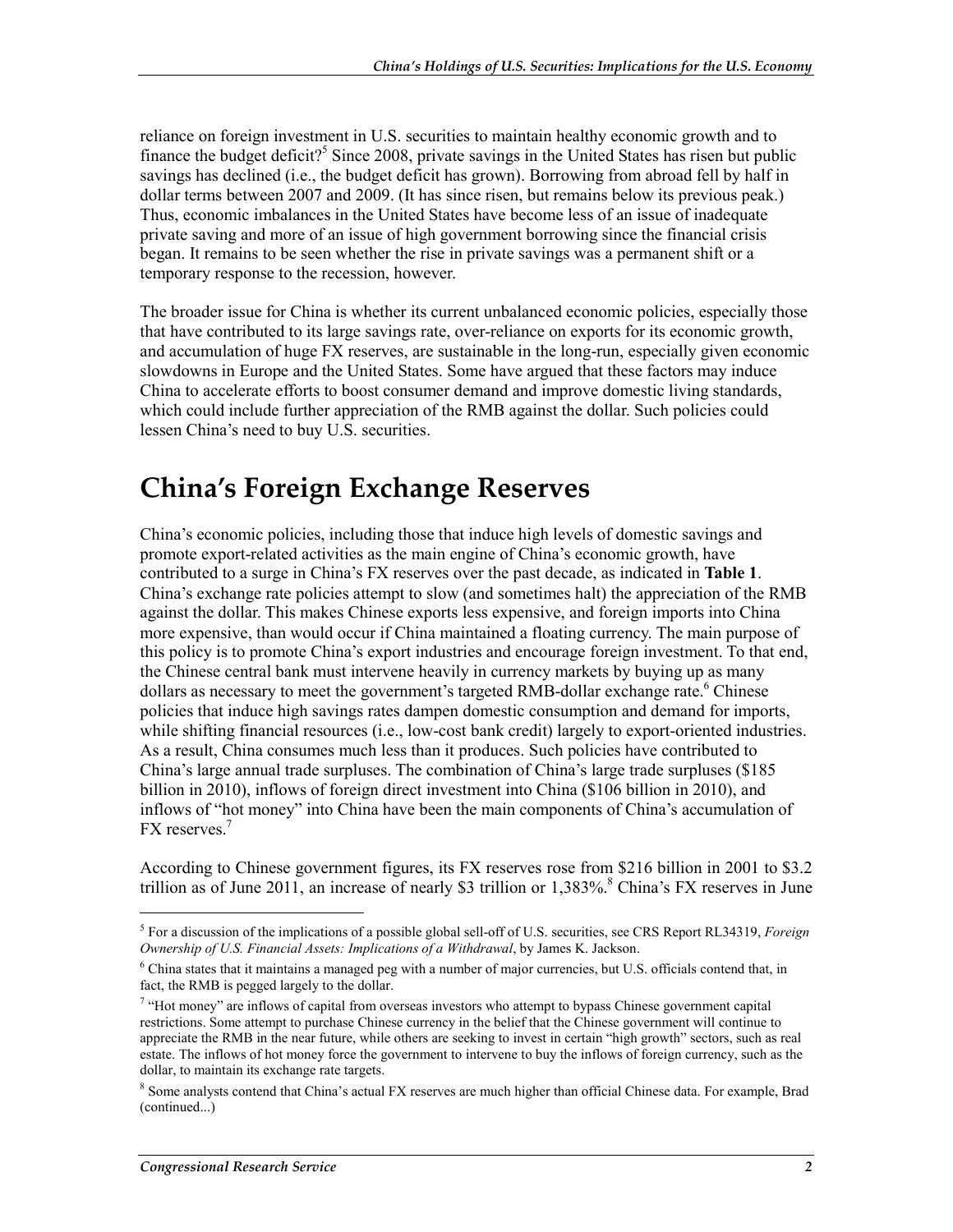2011 were up \$350.2 billion over December 2010 levels. China's reserves as a percent of nominal GDP grew from 15.3% in 2001 to 48.4% in 2010—an unusually high level for a large economy. A listing of the world's top holders of FX reserves as of June 2011 is shown in **Figure 1**. Not only was China by far the world's largest holder of FX reserves, its reserves were greater than the combined reserves of Japan, Russia, Saudi Arabia, Taiwan, Brazil, and South Korea. (Besides Japan, these countries had much smaller economies than China.)

| Year      | <b>Billions of U.S. Dollars</b> | As a % of Chinese GDP |
|-----------|---------------------------------|-----------------------|
| 2001      | 215.6                           | 16.3                  |
| 2002      | 291.1                           | 20.0                  |
| 2003      | 403.3                           | 24.6                  |
| 2004      | 609.9                           | 31.6                  |
| 2005      | 818.9                           | 36.5                  |
| 2006      | 1,068.5                         | 40.2                  |
| 2007      | 1,528.2                         | 45.2                  |
| 2008      | 1,946.0                         | 45.0                  |
| 2009      | 2,399.2                         | 48.I                  |
| 2010      | 2,847.3                         | 48.4                  |
| June 2011 | 3,197.5                         | <b>NA</b>             |

| Table 1. China's Foreign Exchange Reserves: Totals and as a Percent of GDP, 2001- |
|-----------------------------------------------------------------------------------|
| 2010 and as of June 2011                                                          |

**Source:** Global Insight and Chinese State Administration of Foreign Exchange.

**Note:** Year-end or end of month values.

(...continued)

 $\overline{a}$ 

Setser and Arpana Pandey contend that China's official data on FX reserves do not include holdings and assets held by China's main sovereign wealth fund, China Investment Corporation (CIC), and those held by state banks. They estimated that China's actual FX holdings were 18% higher than its official estimates. See Council on Foreign Relations*, China's \$1.7 Trillion Bet: China's External Portfolio and Dollar Reserves*, by Brad Setser and Arpana Pandey, January 2009.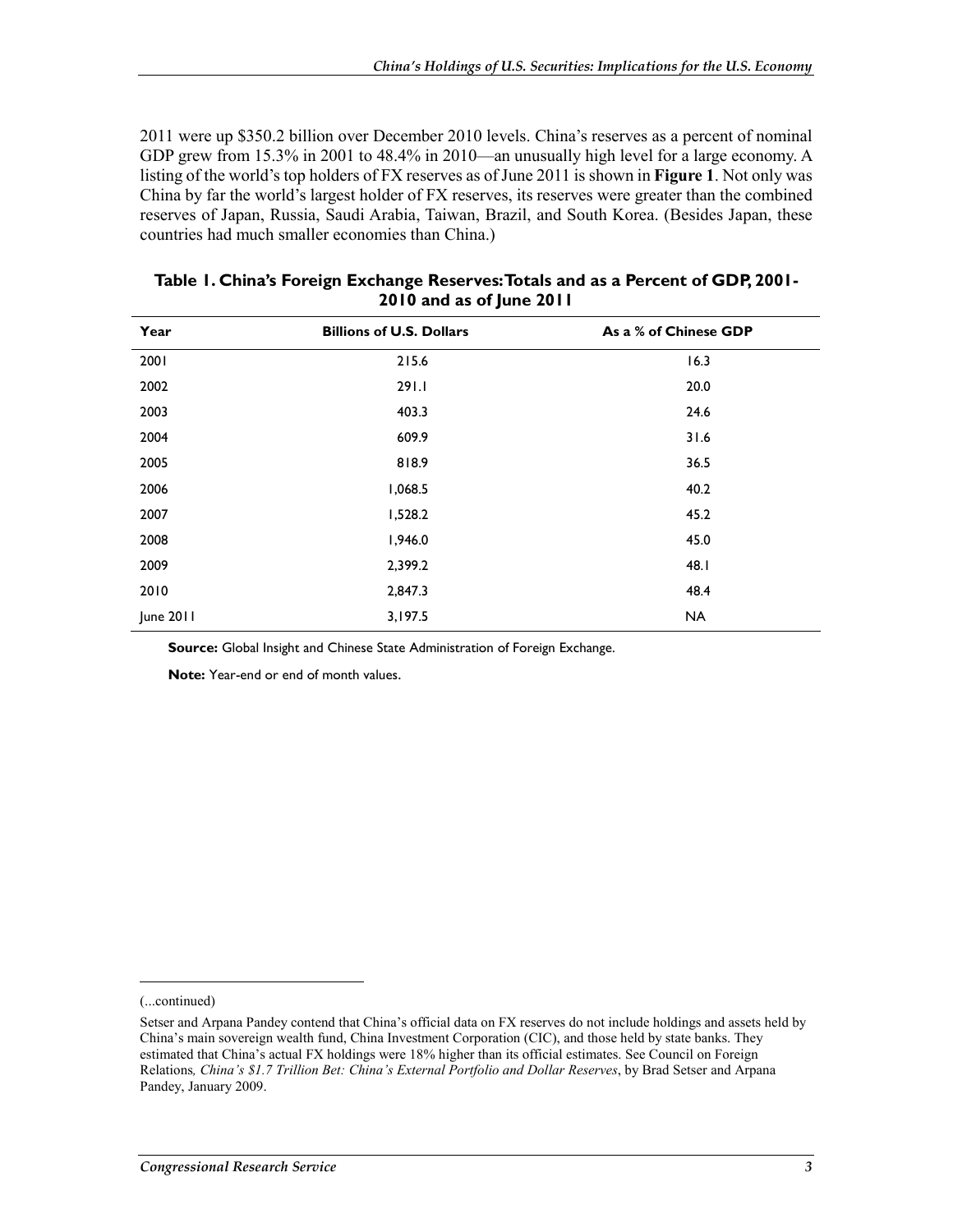

**Figure 1. Major Holders of Foreign Exchange Reserves as of June 2011**  (\$ billions)

**Sources:** IMF International Financial Statistics, and Central Bank of the Republic of China (Taiwan).

**Notes:** Ranked according to total holdings as of June 2011. Data for Saudi Arabia are through December 2010.

## **China's Holdings of U.S. Securities9**

Although the Chinese government does not make public the dollar composition of its FX holdings, many analysts estimate this level to be around  $70\%$ .<sup>10</sup> U.S. assets have generally been favored by China for its investment needs for a number of reasons. First, in order to maintain the exchange rate effects that lay behind the acquisition of U.S. dollars, those dollars must be invested in dollar-denominated securities. Second, the United States is the world's largest economy and has the biggest capital market. In 2009, the combined value of U.S. private and public debt securities was \$31.7 trillion (compared with \$11.9 trillion for Japan and \$5.7 trillion for Germany) and accounted for 34.4% of global debt securities. Many analysts contend that the U.S. debt securities market is the only global market that is big enough to absorb a big part of China's large and growing FX holdings. U.S. securities have also been favored by China because, historically, they have been considered to be safe and liquid (i.e., easily sold) relative to other types of investments.<sup>11</sup> Finally, U.S. Treasury securities are backed by the full faith and credit of

<sup>9</sup> For additional information on foreign ownership of U.S. securities, see CRS Report RL32462, *Foreign Investment in U.S. Securities*, by James K. Jackson.

<sup>&</sup>lt;sup>10</sup> See testimony of Brad Setser, Senior Economist, Roubini Global Economics and Research Associate, Global Economic Governance Programme, University College, Oxford, before the House Budget Committee, *Foreign Holdings of U.S. Debt: Is our Economy Vulnerable*?, June 26, 2007, p. 11. In addition, the *People's Daily Online* (August 28, 2006) estimated China's dollar holdings to total FX reserves at 70%.

<sup>&</sup>lt;sup>11</sup> See CRS Report RL34582, *The Depreciating Dollar: Economic Effects and Policy Response*, by Craig K. Elwell.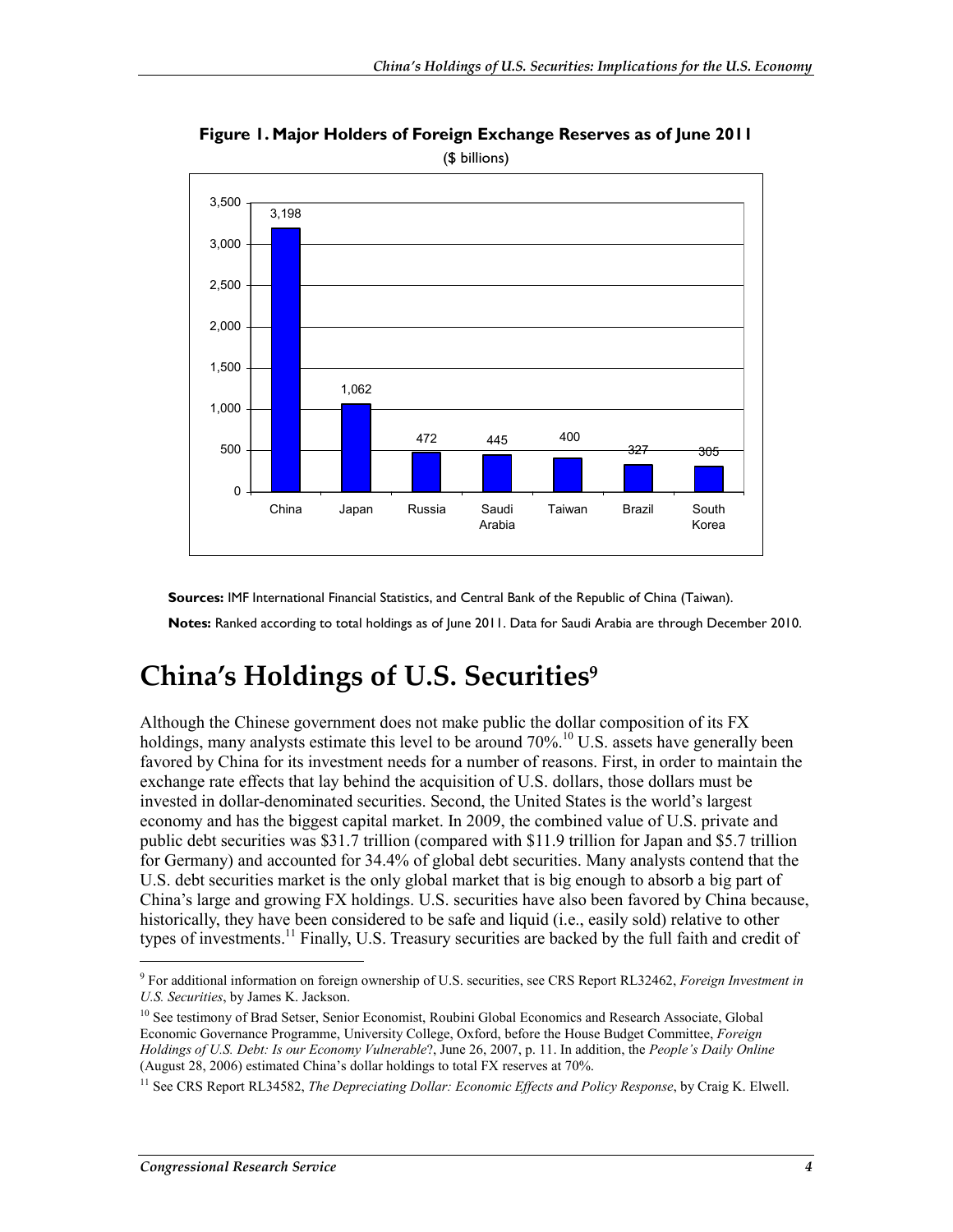the U.S. government, which guarantees that interest and principal payments will be paid on time. The global economic slowdown and the European sovereign debt crisis may have also boosted the attractiveness of U.S. securities for China.12 According to China's State Administration of Foreign Exchange (SAFE), its main principles for administrating China's FX reserves are "security, liquidity, and increases in value, among which security is the primary principle." 13

U.S. financial securities consist of a mix of securities issued by the U.S. government and private sector entities and include long-term (LT) U.S. Treasury securities (which are discussed in more detail in the next section), LT U.S. government agency securities,  $^{14}$  LT corporate securities (some of which are asset-backed), equities (such as stocks), and short-term debt.<sup>1</sup> LT securities are those with no stated maturity date (such as equities) or with an original term to maturity date of more than one year. Short-term debt includes U.S. Treasury securities, agency securities, and corporate securities with a maturity date of less than one year.<sup>15</sup> The Department of the Treasury issues an annual survey of foreign portfolio holdings of U.S. securities by country and reports data for the previous year as of the end of June.<sup>16</sup>

The latest Treasury survey of portfolio holdings of U.S. securities was issued on April 29, 2011.<sup>17</sup> The report indicates that China's total holdings of U.S. securities as of June 2010 were \$1.6 trillion. Treasury data indicated that China's holdings of U.S. securities have increased much faster than those of any other country. From 2006-2010, China's holding increased by \$912 billion (or  $130.4\%$ ).<sup>18</sup> China overtook Japan as the largest holder of U.S. securities in 2009, and, as June 2010, its holdings were 15.6% higher than that those of Japan. As indicated in **Figure 2**, as China's FX reserves have risen rapidly, so has its holdings of U.S. securities.

 $\overline{a}$ 

<sup>&</sup>lt;sup>12</sup> The global financial crisis, global economic slowdown, and public debt crisis in many countries have induced capital to flow to the United States, often referred to as a "flight to quality." This has pushed yields on U.S. Treasury securities to record lows. For the month of July 2011, the average yields on one-year, five-year, and ten-year Treasury nominal constant maturities were 0.32%, 1.54%, and 3.0%, respectively.

<sup>13</sup> See China's State Administration of Foreign Exchange (SAFE), *FAQs on Foreign Exchange Reserves*, July 20, 2010.

<sup>&</sup>lt;sup>14</sup> Agency securities include both federal agencies and government-sponsored enterprises created by Congress (e.g., Fannie Mae and Freddie Mac) to provide credit to key sectors of the economy. Some of these securities are backed by assets (such as home mortgages).

<sup>&</sup>lt;sup>15</sup> As of June 2010, 77% of U.S. short-term debt consisted on U.S. Treasury securities, followed by corporate debt  $(15.9\%)$  and U.S. agency debt  $(6.4\%)$ .

<sup>&</sup>lt;sup>16</sup> The report is prepared jointly by the Department of the Treasury, the Federal Reserve Bank of New York, and the Board of Governors of the Federal Reserve System.

<sup>&</sup>lt;sup>17</sup> Department of the Treasury, Federal Reserve Bank of New York, and Board of Governors of the Federal Reserve System*, Report on Foreign Portfolio Holdings of U.S. Securities as of June 30, 2010, April 2011,* available at http://www.treasury.gov/resource-center/data-chart-center/tic/Documents/shla2010r.pdf.

<sup>&</sup>lt;sup>18</sup> Data on China's holdings of U.S. securities exclude holdings by Hong Kong and Macao. These entities, though part of China, are reported separately by Treasury.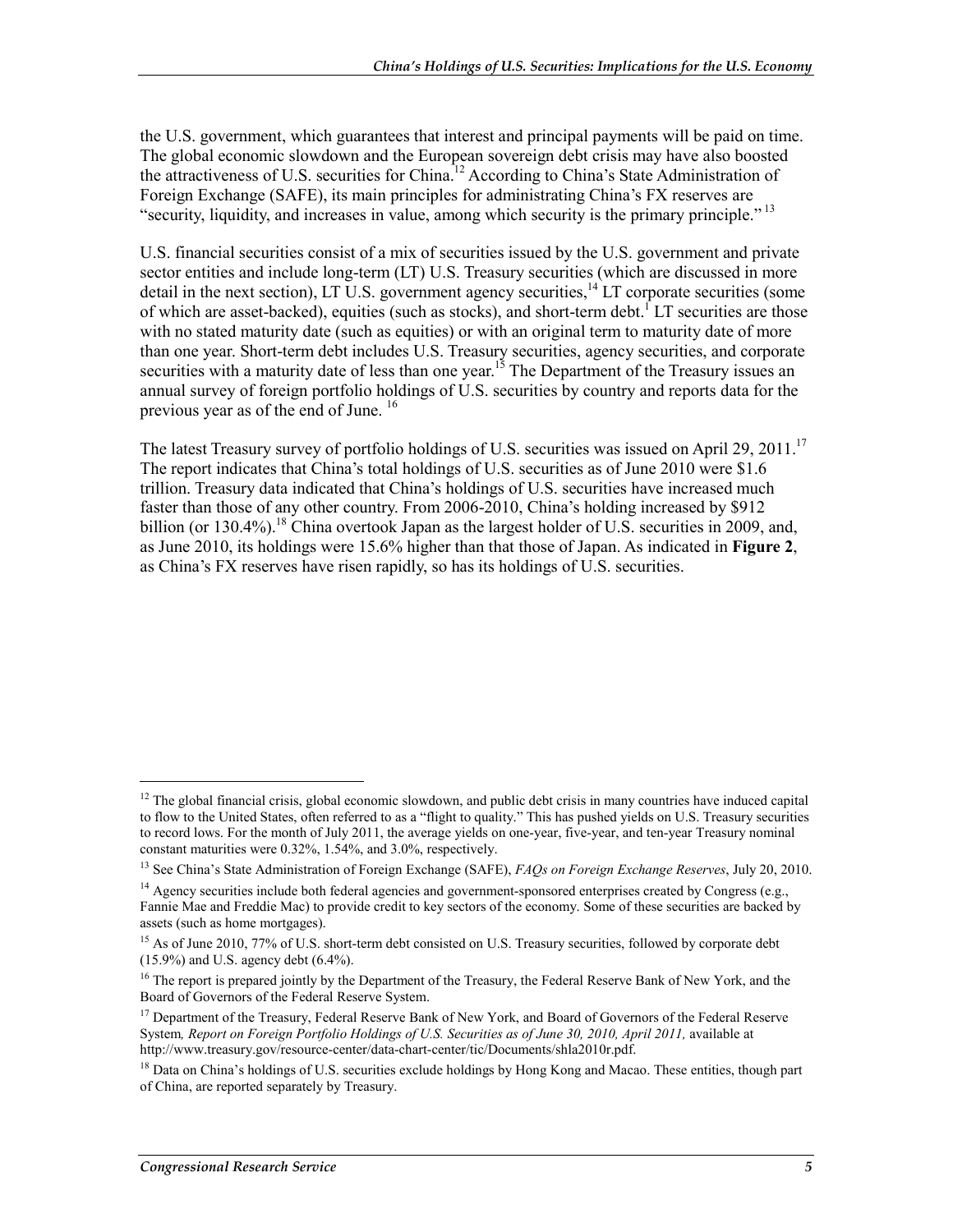



(\$ billions)

**Sources:** U.S. Treasury Department, *Report on Foreign Portfolio Holdings of U.S. Securities as of June 30, 2010*, April 2011, and Global Insight Database.

**Note:** Data on foreign exchange reserves are end of year values while data on holdings of U.S. securities are through the end of June.

**Table 2** lists the top three holders of U.S. securities as of June 2010, broken down by the type of securities held and **Figure 3** provides a breakdown of China's holdings of U.S. securities by category. These data indicate that as of June 2010:

- China accounted for 15.1% of total foreign-held U.S. securities (compared with 4.1% in 2002).
- LT Treasury securities constituted the bulk of China's holdings of U.S. securities (at 68.8% of total), followed by long-term agency debt (22.3%) and U.S. equities  $(7.9\%)$ <sup>19</sup>

<sup>&</sup>lt;sup>19</sup> In June 2008, China's holdings of LT U.S. Agency debt constituted 43.7% of its holding of U.S. securities, which were greater than its holdings of LT U.S. Treasury securities (43.3%). However, the bursting of the U.S. housing bubble and the subsequent federal takeover of Freddie Mac and Fannie Mae in 2008 led China to significantly reduce its holdings of U.S. Agency debt, while increasing its holdings of other securities, especially Treasury securities. However, as of June 2010, China remained the largest foreign holder of U.S. Agency debt.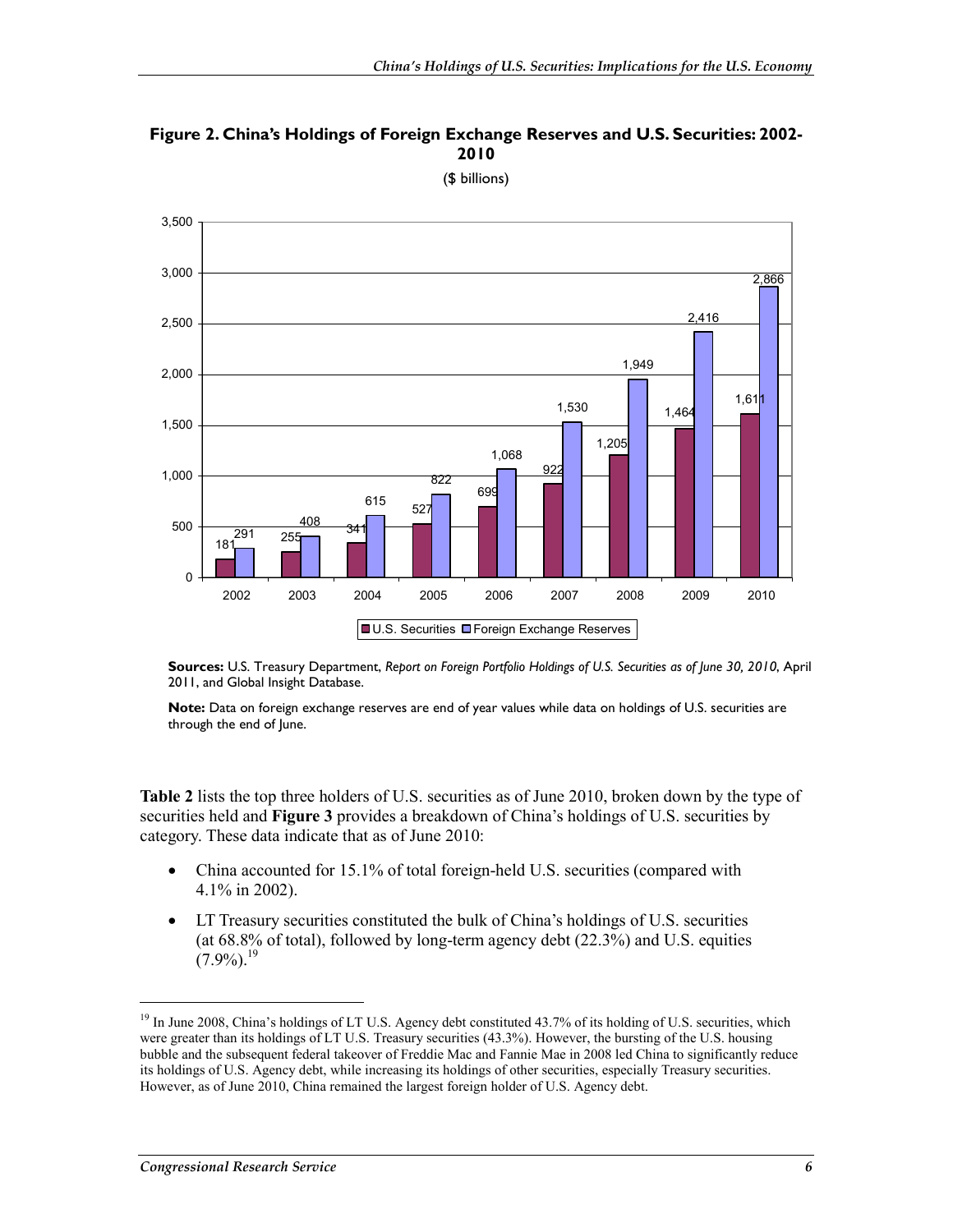- China was the largest foreign holder of LT Treasury debt (33.1% of the foreign total) and U.S. agency debt (33.2%).
- China was the  $8<sup>th</sup>$  largest holder of U.S. equities at \$127 billion, which was 4.5% of total foreign holdings.

#### **Table 2. Top Three Foreign Holders of U.S. Securities and China's Share of These Holdings by Category as of June 2010**

| (\$ billions)                                                              |        |                        |                  |                 |                 |                      |
|----------------------------------------------------------------------------|--------|------------------------|------------------|-----------------|-----------------|----------------------|
| <b>Type of Security</b>                                                    | Total  | LT.<br><b>Treasury</b> | <b>LT Agency</b> | LТ<br>Corporate | <b>Equities</b> | <b>Short</b><br>Term |
| China                                                                      | 1,611  | 1,108                  | 360              | п               | 127             | 5                    |
| Japan                                                                      | 1,393  | 737                    | 234              | 130             | 224             | 69                   |
| United Kingdom                                                             | 798    | 72                     | $\overline{0}$   | 369             | 324             | 22                   |
| Foreign Total                                                              | 10,691 | 3,343                  | 1,085            | 2,492           | 2,814           | 956                  |
| China's June 2010<br>Holdings as a<br>Percent of Total<br>Foreign Holdings | 15.1%  | 33.1%                  | 33.2%            | 0.4%            | 4.5%            | 0.5%                 |

**Source:** U.S. Department of the Treasury, *Report on Foreign Portfolio Holdings of U.S. Securities as of June 30, 2010*, April 2011.

**Note:** LT securities are those with no stated maturity date (such as equities) or with an original term to maturity date of more than one year. Short term securities have a maturity period of less than one year. Data on China exclude Hong Kong and Macau.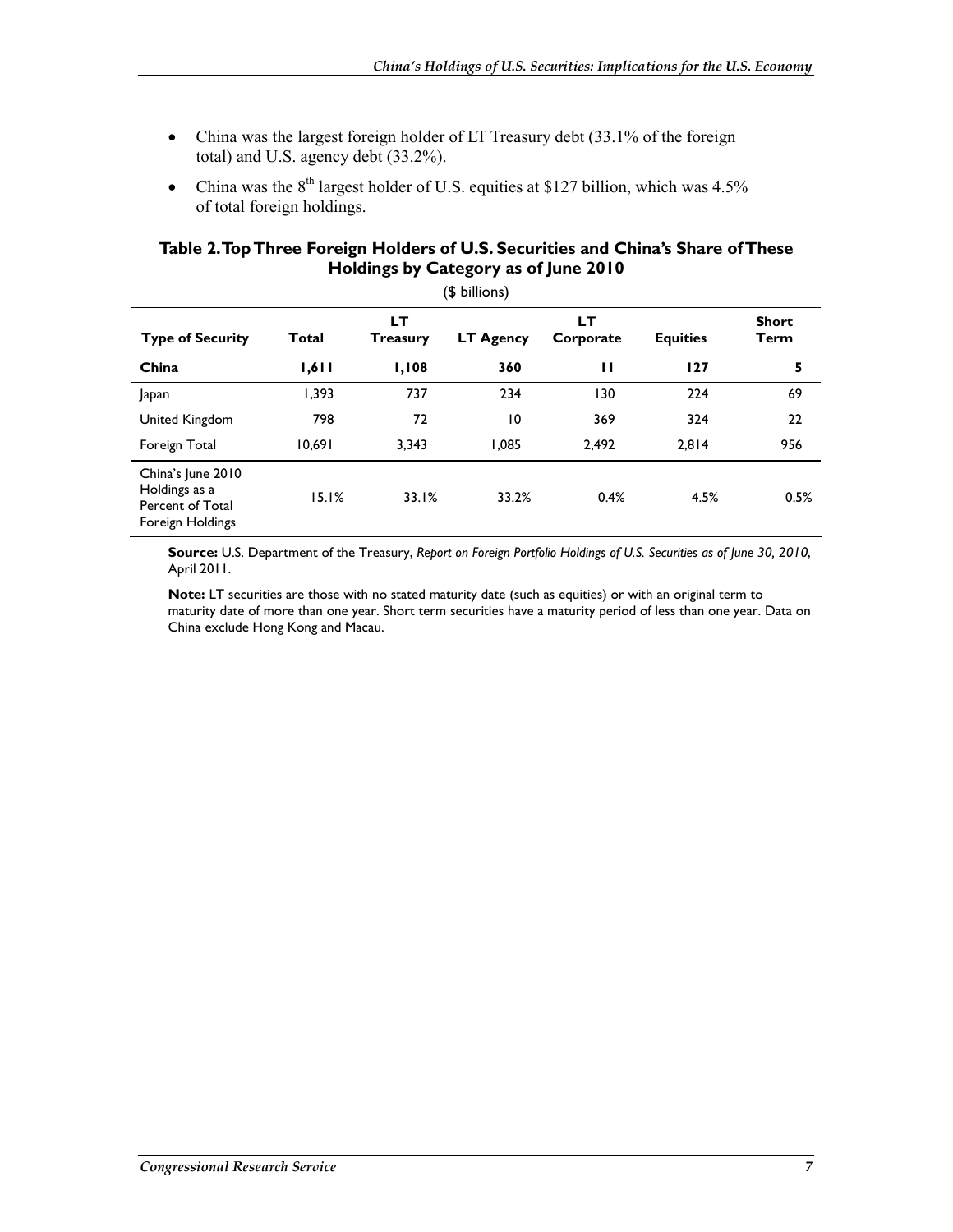

(percent)



**Source:** U.S. Department of the Treasury, Report on Foreign Portfolio Holdings of U.S. Securities as of June 30, 2010, April 2011.

### **China's Ownership of U.S. Treasury Securities20**

U.S. Treasury securities are the largest category of U.S. securities and are main vehicle the U.S. government uses to finance the federal debt, which totaled \$14.3 trillion at the end of March 2011.21 As indicated in **Table 3**, China's holdings have increased rapidly from 2002 to 2010, both in dollar terms and as a percent of total foreign holdings. In September 2008, China overtook Japan to become the largest foreign holder of U.S. Treasury securities (it was  $7<sup>th</sup>$  largest in 1997). From 2002 to 2010, China's holdings increased by over \$1 trillion, which were by far the largest dollar increase in holdings of any country, and accounted for 33% of net new foreign holdings of U.S. Treasury securities over this time. As indicated in **Figure 4**, China's purchases of new Treasury securities over the past three years have been significant, averaging about \$224.2 billion per year, compared to an average annual increase of \$61.5 billion from 2002 to 2007. China's share of foreign holdings of U.S. Treasury securities rose from 9.6% in 2002 to 26.1% in 2010.

<sup>20</sup> For a general discussion of foreign ownership of U.S. debt, see CRS Report RS22331, *Foreign Holdings of Federal Debt*, by Justin Murray and Marc Labonte. For a discussion on Treasury's debt management practices, see CRS Report R40767, *How Treasury Issues Debt*, by Mindy R. Levit.

<sup>21</sup> It was at \$14.6 trillion as of August 8, 2011. See the Department of the Treasury, *The Debt to the Penny and Who Holds It*, available at http://www.treasurydirect.gov/NP/BPDLogin?application=np.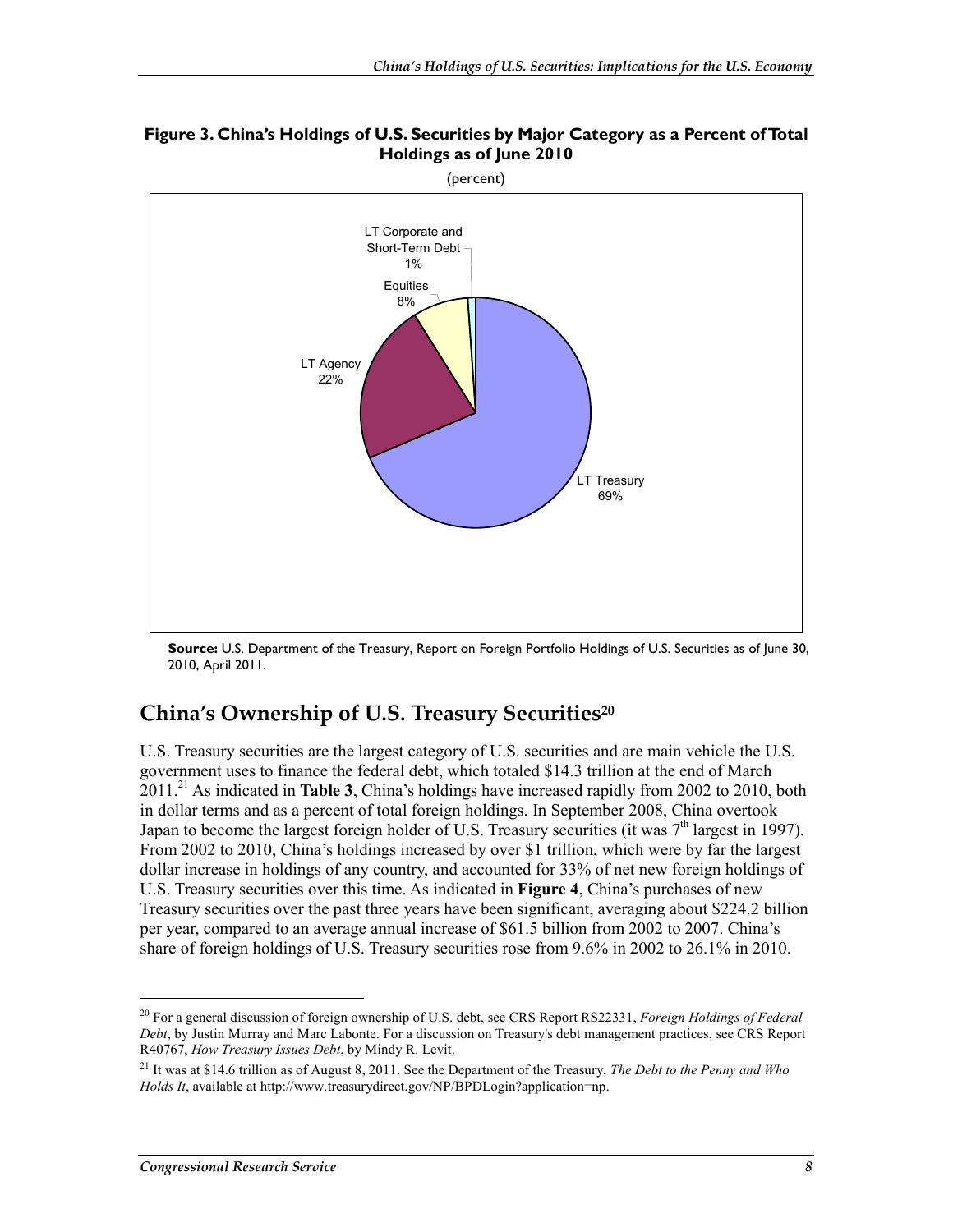A listing of the top 10 foreign holders of U.S. Treasury securities as of June 2011 is shown in **Table 4**. China's holdings were reported at nearly \$1.17 trillion, or 25.9% of total foreign holdings. China was the largest holder of U.S. Treasury securities, followed by Japan, the United Kingdom, major oil exporters, $^{22}$  and Brazil. The data in **Table 4** likely understate the actual level of China's holdings (see text box, below).

#### **Monthly Data on China's Holdings of U.S. Treasury Securities**

The Department of the Treasury reports foreign holdings of U.S. Treasury securities on a monthly basis. These monthly data generally reflect the country of origin of the buyer. However, Treasury securities are often purchased through a third party, such as a broker in London; this initially would be counted as a purchase by a UK investor. Treasury makes revisions to its monthly data at least once a year, based on a department survey which attempts to better determine the country of origin of the purchase, rather than where it was purchased from. Treasury's revisions usually show a significant increase in the estimated level of China's Treasury holdings for that year. For example, on February 15, 2011, Treasury reported that China's holdings of U.S. Treasury securities totaled about \$892 billion at the end of 2010, which were \$3.2 billion less than its holdings in 2009. This led some to speculate that China was no longer purchasing Treasury securities. However, on February 23, 2011, Treasury revised its estimates of foreign holdings of U.S. Treasury securities, which raised China's holdings at the end of 2010 upward by 30% (to \$1,160 billion) over its previous estimate. Treasury's revision also reduced the estimated holdings of the United Kingdom by 49.7% (from \$541 billion to \$272 billion). The revisions may indicate that China purchases some U.S. Treasury securities through financial centers outside of China. However, as one analyst noted, "the involvement of chains of intermediaries in the custody or management of securities frequently makes accurate identification of the actual owners of U.S. securities impossible.23 China has never disclosed the value of its holdings of U.S. securities. These factors indicate that (1) Treasury's 2011 monthly data on foreign holdings of U.S. Treasury securities, as shown in **Table 4,** will likely be sharply increased when Treasury does its final revisions of the 2011 data (probably in early 2012), and (2) even Treasury's final revisions may undercount China's actual holdings of U.S. Treasury securities because the amount of purchases China makes through third parties may not be fully accounted for.

| (\$ billions and as a percent of total foreign holdings) |       |       |       |       |       |       |       |       |         |
|----------------------------------------------------------|-------|-------|-------|-------|-------|-------|-------|-------|---------|
|                                                          | 2002  | 2003  | 2004  | 2005  | 2006  | 2007  | 2008  | 2009  | 2010    |
| China's<br>Holdings<br>(\$billions)                      | 118.4 | 159.0 | 222.9 | 310.0 | 396.9 | 477.6 | 727.4 | 894.8 | 1,160.1 |
| Holdings<br>as a % of<br>Total<br>Foreign<br>Holdings    | 9.6%  | 10.4% | 12.1% | 15.2% | 18.9% | 20.3% | 23.6% | 24.2% | 26.1%   |

#### **Table 3. China's Year-End Holdings of U.S. Treasury Securities: 2002-2010**

**Source:** Department of Treasury, Major Foreign Holders of Treasury Securities Holdings, July18, 2011.

<sup>22</sup> Oil exporters include Ecuador, Venezuela, Indonesia, Bahrain, Iran, Iraq, Kuwait, Oman, Qatar, Saudi Arabia, the United Arab Emirates, Algeria, Gabon, Libya, and Nigeria.

<sup>23</sup> Board of Governors of the Federal Reserve, Federal Reserve Bulletin, *Understanding U.S. Cross-Border Securities Data*, 2006, p. A63.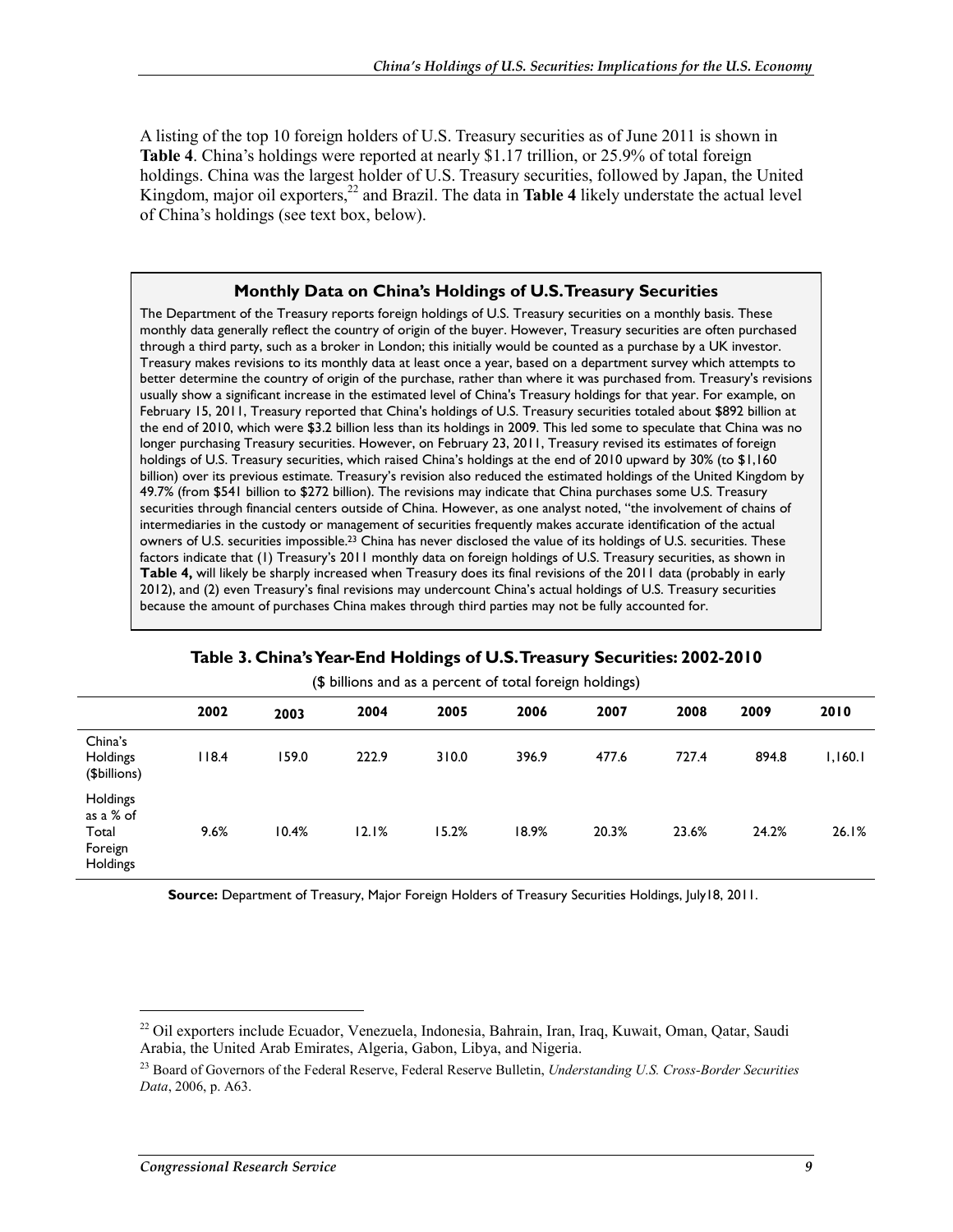

**Figure 4. Annual Change in China's Holdings of U.S. Treasury Securities: 2002-2010**  (\$ billions)

**Source:** U.S. Department of the Treasury.

|                                  | <b>Total Foreign Holdings (\$ billions)</b> | Country Holdings as a Share of<br><b>Total Foreign Holdings (%)</b> |
|----------------------------------|---------------------------------------------|---------------------------------------------------------------------|
| China                            | 1,165.5                                     | 25.9                                                                |
| Japan                            | 911.0                                       | 20.2                                                                |
| United Kingdom                   | 349.5                                       | 7.8                                                                 |
| Oil Exporters                    | 229.6                                       | 5.1                                                                 |
| <b>Brazil</b>                    | 207.I                                       | 4.6                                                                 |
| Taiwan                           | 153.4                                       | 3.4                                                                 |
| <b>Caribbean Banking Centers</b> | 140.5                                       | 3.1                                                                 |
| Hong Kong                        | 118.4                                       | 2.6                                                                 |
| Russia                           | 109.8                                       | 2.4                                                                 |
| Switzerland                      | 108.2                                       | 2.4                                                                 |
| <b>Total Foreign Holdings</b>    | 4,499.2                                     | 100.0                                                               |

|  |  | Table 4.Top 10 Foreign Holders of U.S.Treasury Securities as of June 2011 |  |
|--|--|---------------------------------------------------------------------------|--|
|  |  |                                                                           |  |

**Source:** Department of Treasury, *Major Foreign Holders of Treasury Securities Holdings*, August 15, 2011.

**Note:** Treasury's monthly data generally reflect its initial assessment of the country of origin of the purchaser. Treasury later makes revisions to these data at least once a year in an effort to factor in purchases of securities made through intermediaries in other countries. Revisions in the past have raised the estimate of China's holdings of U.S. Treasury securities.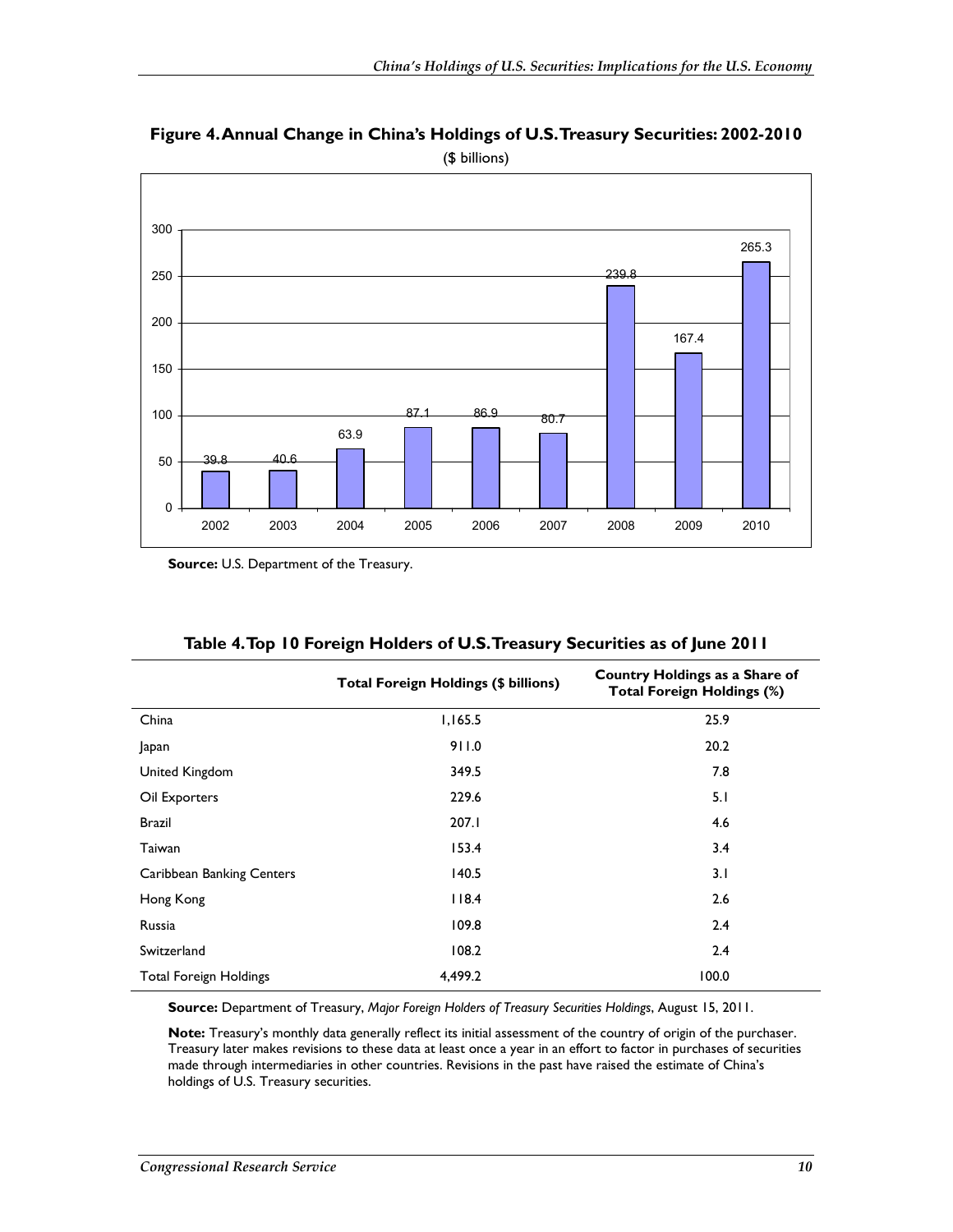## **Concerns over China's Large Holdings of U.S. Securities**

The growing U.S. dependency on China to purchase U.S. Treasury securities to help fund the U.S. budget deficit has become a major concern to many U.S. policymakers. Some have raised concerns that China's large holdings may give it leverage over the United States on economic as well as noneconomic issues. Others have expressed concern that China might lose faith in the ability of the United States to meet its debt obligations, and, thus, might seek to liquidate such assets or significantly cut back on purchases of new securities, a move some contend could damage the U.S. economy. Still others contend that China's purchases of U.S. securities was a major contributing factor to the U.S. sub-prime mortgage crisis and subsequent global economic slowdown because such purchases helped to keep real U.S. interest rates very low and increased global imbalances. 24 Some warn that similar bubbles could occur in the future if imbalances between the United States and China are not addressed.<sup>25</sup> Chinese officials, on the other hand, have expressed concerns over the safety of their large holdings of U.S. debt, and some have argued that China should either diversify away from U.S. Treasury securities or implement policies that slow the accumulation of FX reserves, which would lessen the need to buy U.S. assets.

#### **Growing Bilateral Tensions over the U.S. Public Debt**

Since the beginning of the global financial crisis in 2008, U.S. government officials have increasingly sought to offer assurances to Chinese officials regarding the safety of China's holdings of U.S. government debt securities and to encourage China to continue to purchase U.S. securities. For example, during her first visit to China on February 21, 2009, Secretary of State Hillary Rodham Clinton was quoted as saying that she appreciated "greatly the Chinese government's continuing confidence in the United States Treasuries," and she urged the government to continue to buy U.S. debt.<sup>26</sup> However on March 13, 2009, Chinese Premier Wen Jiabao at a news conference stated: "We've lent a huge amount of capital to the United States, and of course we're concerned about the security of our assets. And to speak truthfully, I am a little bit worried. I would like to call on the United States to honor its words, stay a credible nation and ensure the safety of Chinese assets."<sup>27</sup> On March 24, 2009, the governor of the People's Bank of China, Zhou Xiaochuan, published a paper calling for replacing the U.S. dollar as the international reserve currency with a new global system controlled by the IMF.<sup>28</sup>

The recent contentious U.S. debate over raising the debt ceiling and over how to address longterm U.S. debt issues, along with the downgrade of the long-term sovereign credit rating of the United States from  $AAA$  to  $AA + by$  Standard and Poor's in August 2011, appear to have

<sup>24</sup> See CRS Report RL34742, *The Global Financial Crisis: Analysis and Policy Implications*, coordinated by Dick K. Nanto.

<sup>&</sup>lt;sup>25</sup> Low U.S. interest rates sharply contributed to U.S. demand for housing. Homeowners viewed growing home values as a source of income to draw from through home equities, which were used to buy consumer goods. The rise in U.S. domestic consumption boosted foreign imports, such as from China, which sharply increased the U.S. trade deficit.

<sup>26</sup> ABC News International*, Clinton Seeks to Reassure China on T-Bills*, February 21, 2009.

<sup>&</sup>lt;sup>27</sup> China Daily, March 14, 2009, http://www.chinadaily.com.cn/china/2009-03/14/content\_7578931.htm.

<sup>28</sup> Financial Times, *China Calls for New Reserve Currency*, March 24, 2009.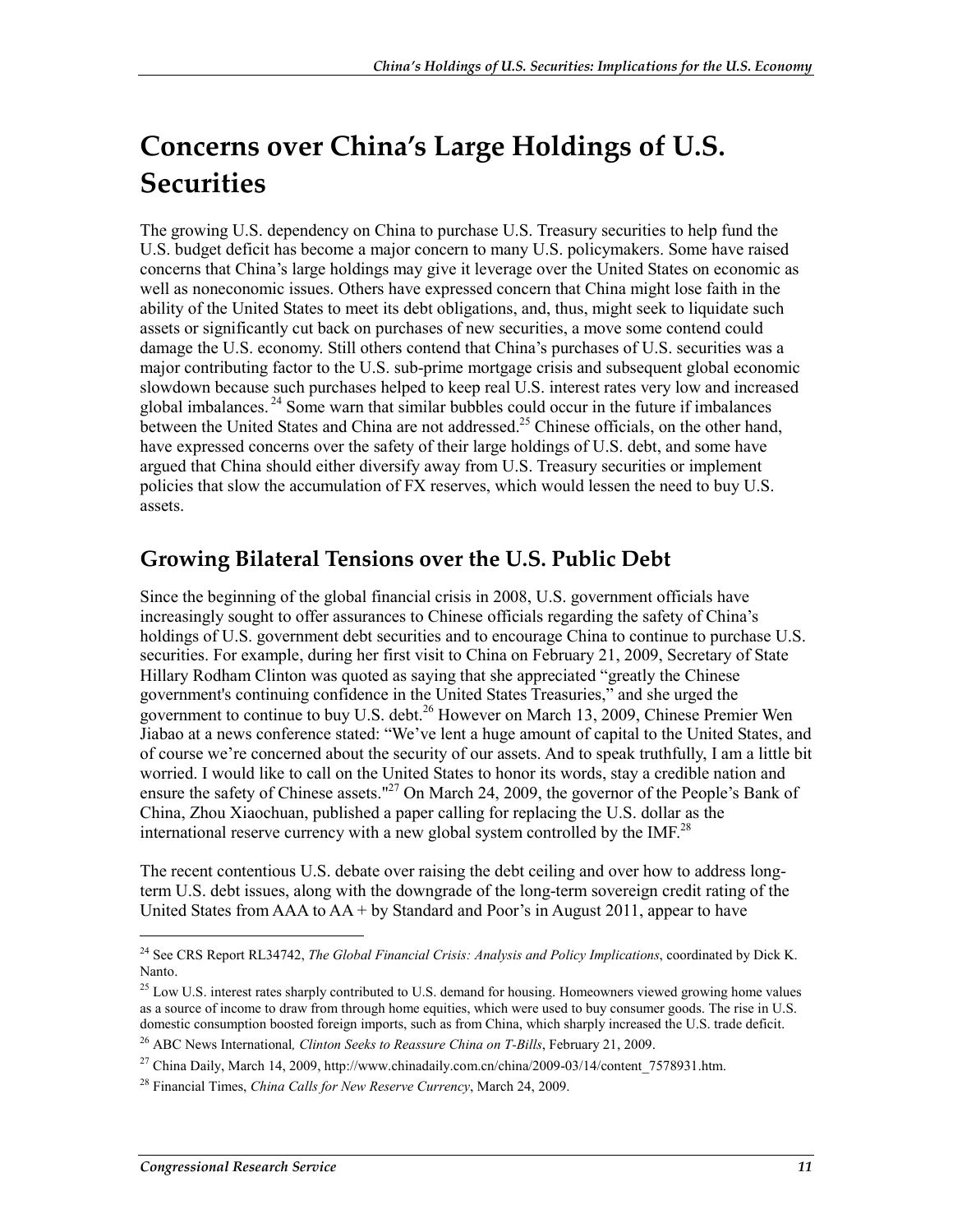intensified China's concerns over its U.S. debt holdings.<sup>29</sup> Several government-controlled Chinese newspapers issued sharp criticism of U.S. economic policies (as well as the U.S. political system). For example:

- A July 28, 2011, Xinhua News Agency (Xinhua) editorial stated: "With its debt approximating its annual economic output, it is time for Washington to revisit the time-tested common sense that one should live within one's means."
- An August 3, 2011, a Xinhua editorial stated: "Should Washington continue turning a blind eye to its runaway debt addiction, its already tarnished credibility will lose more luster, which might eventually detonate the debt bomb and jeopardize the well-being of hundreds of millions of families within and beyond the U.S. borders."
- A Xinhua August 6, 2011, editorial said: "The U.S. government has to come to terms with the painful fact that the good old days when it could just borrow its way out of messes of its own making are finally gone. International supervision over the issue of U.S. dollars should be introduced and a new, stable and secured global reserve currency may also be an option to avert a catastrophe caused by any single country."
- A Xinhua editorial on August 8, 2011, stated: "The days when the debt-ridden Uncle Sam could leisurely squander unlimited overseas borrowing appeared to be numbered as its triple A-credit rating was slashed by Standard & Poor's (S&P) for the first time on Friday. China, the largest creditor of the world's sole superpower, has every right now to demand the United States to address its structural debt problems and ensure the safety of China's dollar assets."

The U.S. debt issue was a major topic during Vice President Joe Biden's trip to China in August 2011. At a meeting with Chinese Premier Wen Jiabo on August 19, 2011, Vice President Biden stated that "we appreciate and welcome your concluding that the United States is such a safe haven because we appreciate your investment in U.S. treasuries. And very sincerely, I want to make clear that you have nothing to worry about in terms of their -- their viability.<sup>330</sup> In a speech at Sichuan University, he stated that "the concern that we will not make good on the investments that people have made -- in your case up to \$1.7 trillion total out of a very large economy is not to worry about. We could not afford -- we could not afford not to make good on that requirement."<sup>31</sup>

Some analysts contend that China's main concern is not a possible U.S. default on its debt, but rather U.S. monetary policies that have been utilized by the Federal Reserve in recent years to stimulate the economy, namely the purchases of U.S. Treasury securities, agency debt, and agency mortgage-backed securities. Such measures, often referred to as "quantitative easing" (QE), have led the Federal reserve to purchase over \$2 trillion in U.S. securities since March  $2009$  in an effort to lower long-term interest rates.<sup>32</sup> An August 25, 2011, editorial in China Daily

<sup>&</sup>lt;sup>29</sup> Failure to extend the debt ceiling could have put the U.S. government in default of its debt obligations.

<sup>&</sup>lt;sup>30</sup> The White House, Office of the Vice President, *Remarks by Vice President Biden at a Meeting with Chinese Premier Wen*, August 19, 2011, available at http://www.whitehouse.gov/the-press-office/2011/08/19/remarks-vice-presidentbiden-meeting-chinese-premier-wen.

<sup>31</sup> The White House, Office of the Vice President, *Remarks by Vice President Bide,* on *U.S.-China Relations followed by Q&A with Students, Sichuan University, Chengdu, China, August 21, 2011.* 

<sup>32</sup> CRS Report R41540, *Quantitative Easing and the Growth in the Federal Reserve's Balance Sheet*, by Marc Labonte.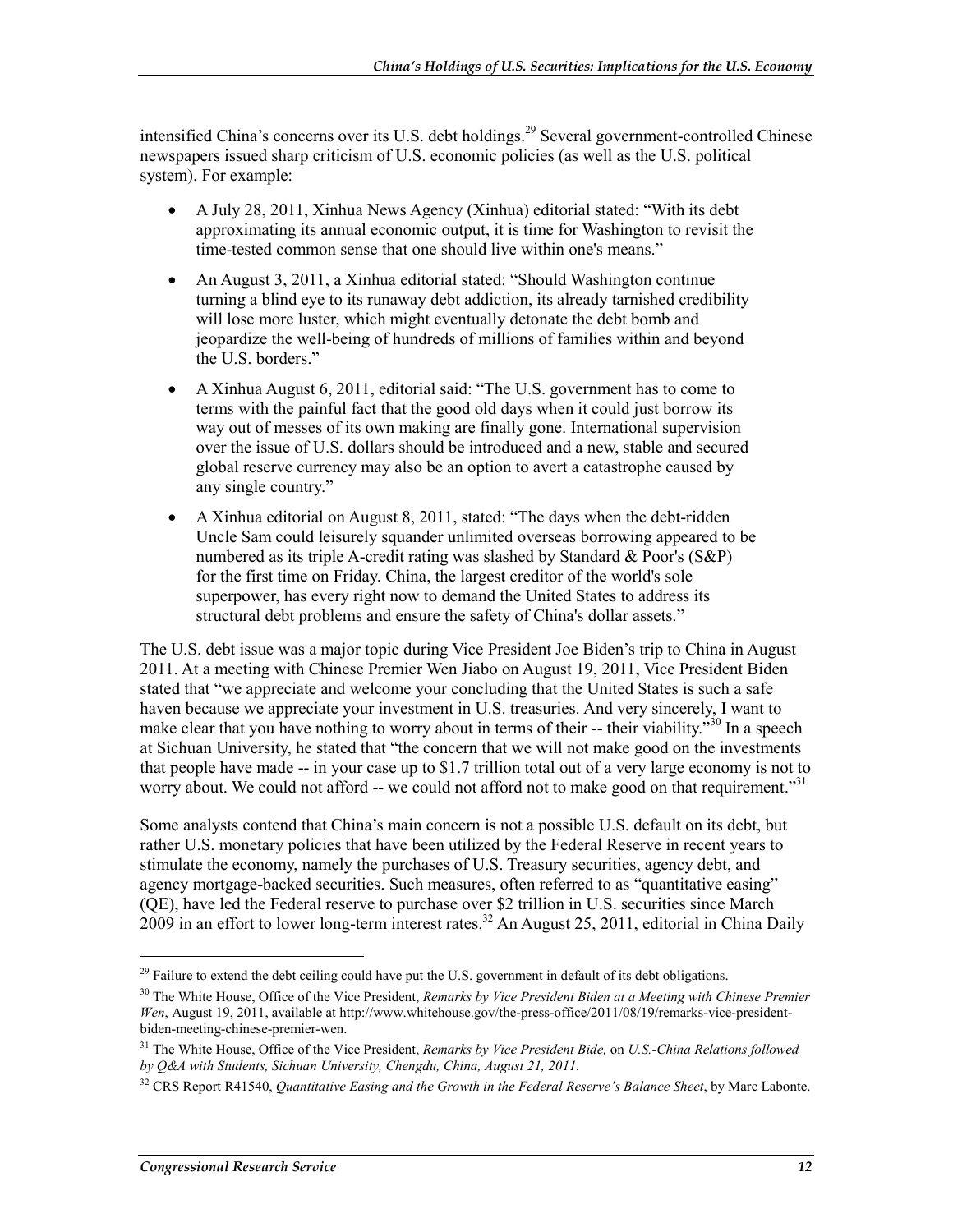stated that "China is not worried that Standard & Poor's has downgraded the U.S. credit rating from AAA to AA+. Rather it is concerned about the Fed announcing QE3. If the U.S. administration chooses to make the irresponsible choice of devaluating the dollar further, China would not only stop buying U.S. debt, but also gradually decrease its holdings, which would certainly not be in the interests of the U.S. or in accordance with Biden's wishes."<sup>33</sup> Chinese officials have expressed concerns that actions by the Federal Reserve to boost the U.S. money supply will undermine the value of China's holdings of U.S. dollar assets, either by causing the dollar to depreciate against other major currencies or by significantly increasing U.S. inflation. To date, quantitative easing has not led to a noticeable increase in U.S. inflation, and the Federal Reserve has argued that it has sufficient tools to maintain low inflation in the future.

### **Does China's Holdings of U.S. Debt Give it Leverage?**

It is difficult to determine whether China's holdings of U.S. securities give it any leverage over U.S. policies.<sup>34</sup> The importance of China's debt holdings to the U.S. economy can be measured in a number of different ways (see text box below). During his confirmation hearing to become U.S. Ambassador to China before the Senate Foreign Relations Committee in May 2011, Gary Locke, in response to a question on this issue, stated that China's holdings of U.S. Treasury securities did not "in any way influence U.S. foreign policy."<sup>35</sup>

#### **Indicators of the Size of China's Ownership of U.S. Public Debt**

China's ownership of U.S. Treasury securities, or U.S. federal debt, is significant, but the relative importance of those

35 Congressional Quarterly, Congressional Transcripts, Senate Committee on Foreign Relations, *Hearing on the Nomination of Secretary of Commerce Gary Locke to Be Ambassador to People's Republic of China*, May 26, 2011.

 $\overline{\phantom{a}}$ 

<sup>&</sup>lt;sup>33</sup> China Daily, Dilemma of Yuan revaluation, August 25, 2011, available at http://www.chinadaily.com.cn/opinion/2011-08/25/content\_13185617.htm.

<sup>&</sup>lt;sup>34</sup> China has attempted to use the U.S. debt crisis to criticize U.S. economic policies and its political system, implying that Chinese economic and political policies are more stable.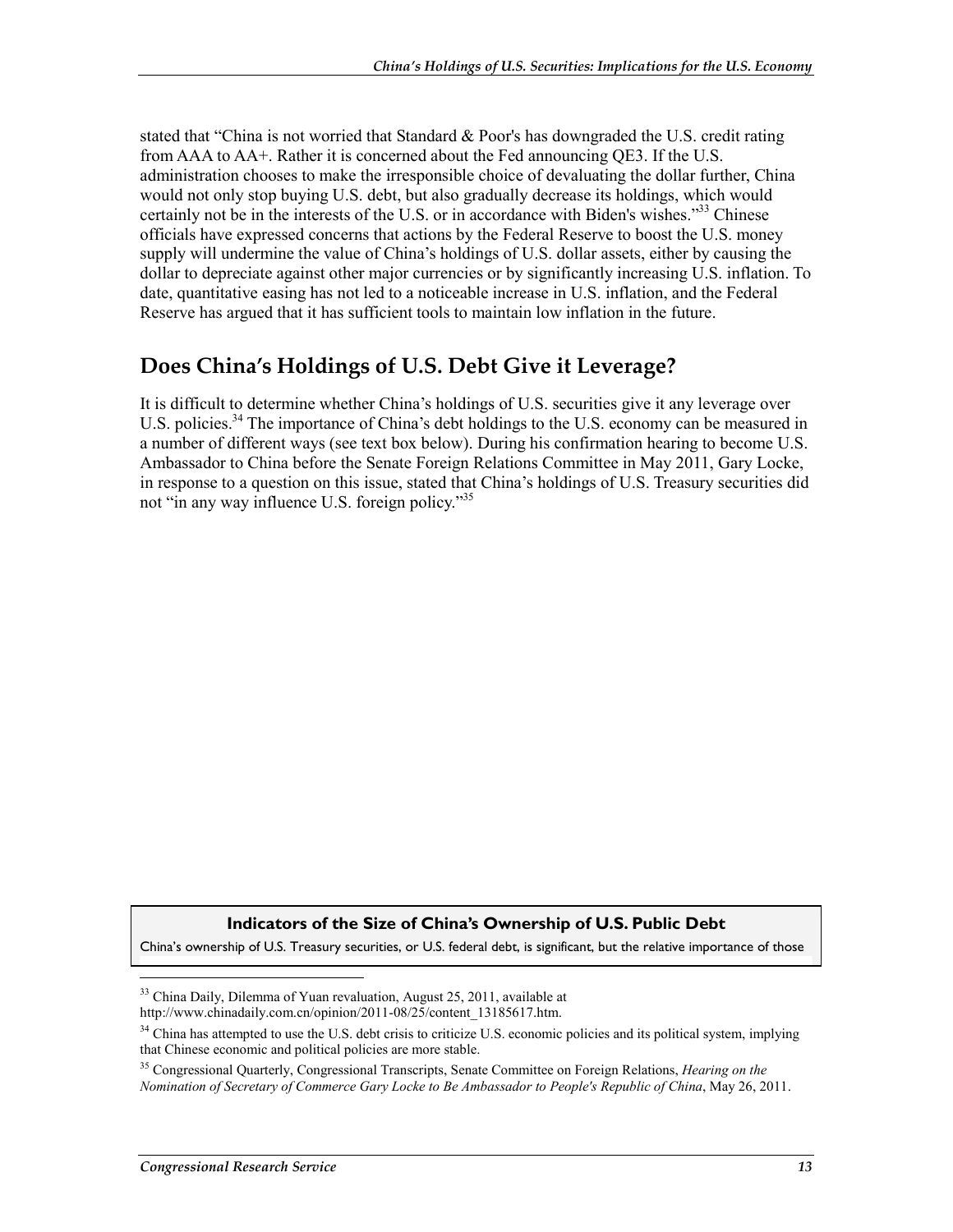holdings to the overall U.S. federal debt can be measured in different ways. The U.S. public debt totaled \$14.3 trillion as of March 2011. Of this amount, 41.8% was held by U.S. government trust funds and 58.2% was privately held. Of the total level of privately-held U.S. Treasury securities (\$8.3 trillion), foreigners owned 53.8% of the total (\$4.5 trillion).36 China's holdings of U.S. Treasury securities as of March 2011 were \$1.1 trillion. The importance of China's holdings of U.S. debt securities (as of March 2011) can be measured as follows. They constituted: 25.6% of total foreign holdings of U.S. Treasury securities, 13.8% of U.S. privately-held Treasury securities, and 8.0% of the total level of U.S. federal debt (privately held and intergovernmental).

The amount of interest payments the U.S. government makes to China each year is not precisely known since a breakdown of the types of Treasury securities, their maturity dates, and their yields, is not published.<sup>37</sup> A rough estimate can be made by taking the Treasury Department's data on interest paid on the debt held by foreigners in 2010 (\$136 billion) and multiplying it by China's holdings of U.S. federal debt as percent of the total foreign debt (26%). Based on these data, it is estimated that U.S. interest rate payments to China on its holdings of U.S. Treasury securities were \$36.0 billion for 2010, or about \$100 million per day<sup>38</sup>

China's \$1.16 trillion holdings of U.S. Treasury debt at the end of 2010 was equal to \$3,740 for every American and \$884 for every Chinese. According to one observer: "Never before has a country as poor as China provided so much financing to a country as rich as the United States."39

Some Chinese officials in the past have suggested that its holdings of U.S. debt could be used in regard to economic and political disputes with the United States. To illustrate, an August 7, 2007, article in the Telegraph (an online British newspaper) cited interviews with officials from two leading Chinese government think tanks who reportedly stated that China had the power to make the dollar collapse (if it chose to do so) by liquidating large portions of its U.S. Treasury securities holdings if the United States imposed trade sanctions to force an appreciation of the RMB, and that the threat to do so could be used as a "bargaining chip." Ding Gang, a senior editor with China's People's Daily wrote in an editorial in August 2011 that China should directly link the amount of U.S. Treasury holdings with U.S. arms sales to Taiwan, stating that "now is the time for China to use its 'financial weapon' to teach the United States a lesson if it moves forward with a plan to sale arms to Taiwan. In fact, China has never wanted to use its holdings of U.S. debt as a weapon. It is the United States that is forcing it to do so...to defend itself when facing threats to China's sovereignty." <sup>40</sup>

The likelihood that China would suddenly reduce its holdings of U.S. securities is questionable because doing so could have a significant negative impact on the Chinese economy. First, a large sell-off of China's U.S. holdings could diminish the value of these securities in international markets, which would lead to large losses on the sale, and would, in turn, decrease the value of China's remaining dollar-denominated assets.<sup>41</sup> This would also occur if the value of the dollar were greatly diminished in international currency markets due to China's sell-off.<sup>42</sup> Second, such

<sup>(...</sup>continued)

<sup>36</sup> U.S. Treasury Department, Financial Management Service, *Ownership of Federal Securities*, available at http://www.fms.treas.gov/bulletin/index.html.

 $37$  For example, Treasury securities maturity dates range from one month to 30 years. Yields change on a daily basis.

<sup>&</sup>lt;sup>38</sup> For an overview of the types of securities issue by Treasury and its management of U.S. debt, see CRS Report R40767, *How Treasury Issues Debt*, by Mindy R. Levit.

<sup>39</sup> Council on Foreign Relations*, China's \$1.7 Trillion Bet: China's External Portfolio and Dollar Reserves*, by Brad Setser and Arpana Pandey, January 2009.

<sup>40</sup> People's Daily, *China must punish US for Taiwan arm sales with 'financial weapon',* August 8, 2011, at http://english.people.com.cn/90780/91342/7562776.html.

<sup>&</sup>lt;sup>41</sup> Since there are many other holders of U.S. assets, it is possible that if China believed a decline in asset values was imminent, it could minimize its losses by dumping its U.S. assets first.

 $42$  Selling off U.S. dollar assets could cause the RMB to appreciate against the dollar, which would lower the value of (continued...)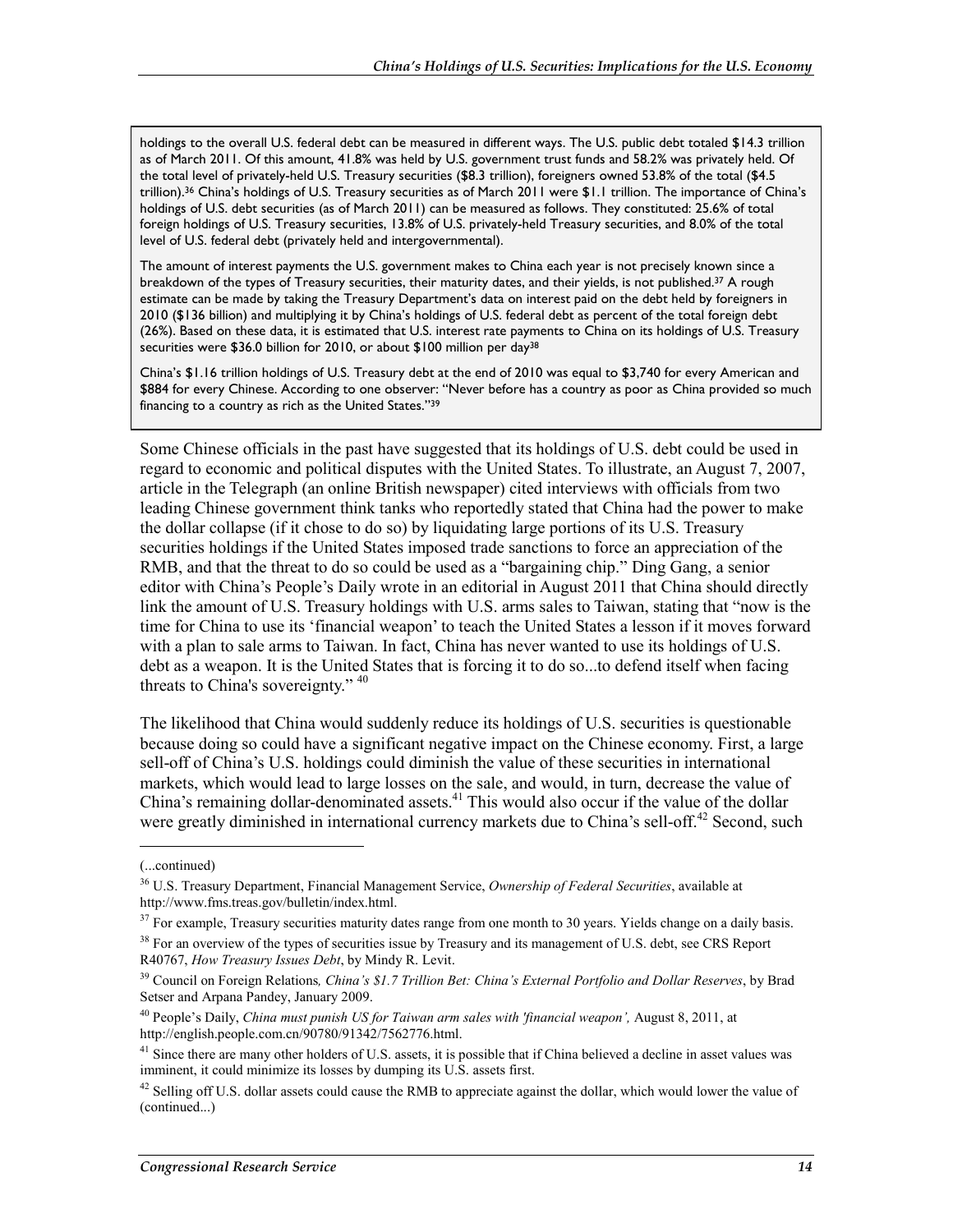a move would diminish U.S. demand for Chinese imports, either through a rise in the value of the RMB against the dollar or a reduction in U.S. economic growth (especially if other foreign investors sold their U.S. asset holdings, and the United States was forced to raise interest rates in response).<sup>43</sup> It is estimated that nearly one quarter of Chinese exports went to the United States in 2010. A sharp reduction of U.S. imports from China could have a significant impact on China's economy, which heavily depends on exports for its economic growth (and is viewed by the government as a vital source of political stability).<sup>44</sup> Any major action by the Chinese government that destabilized (or further destabilized) the U.S. economy (whether deliberate or not) could provoke "protectionist" sentiment in the United States against China. One analyst described the financial interdependency between the United States and China as "a kind of balance of financial terror." According to Derek Scissors, a Research Fellow with the Heritage Foundation:

One area of concern in the U.S. is Chinese financial influence. As noted, Chinese investment is largely involuntary, a function of having a great deal of money and no place else to put it. This refines the usual analogy of banker and customer to one where the banker has a choice of "lending" to one particular customer for the better part of her business, or crafting an exceptionally large mattress. The influence is mutual." Who needs the other more varies with American and international financial conditions. The more money the U.S. borrows, the more the American economy needs the PRC. The more desirable Treasury bonds are, the more China needs us. The U.S. is planning to run a federal deficit of over \$1 trillion but there has been a flight to quality and American Treasury bonds are highly desired. There is balance on this score. The PRC can exercise little or no leverage over American policy by virtue of its purchase of our bonds.

However, Scissors goes on to state:

There is future danger in the possibility that we will run sustained, gigantic deficits. The longer these last, the more likely it is that U.S. treasuries will become relatively less attractive, thereby tipping the balance of influence toward China. The U.S. could come to need Chinese purchases more than the PRC needs American bonds, yet another argument to control the federal budget. $45$ 

Many analysts contend that the U.S. debt securities market is the only global market that is big enough to absorb a big part of China's large and growing FX holdings. Economic problems in Japan and Europe do not leave China with many alternatives for investing its massive FX reserves. According to Andrew Peaple, a writer for the Wall Street Journal: "Some say China could switch holdings into gold -- but that market's highly volatile, and not large enough to absorb more than a small proportion of China's reserves. It's not clear, meanwhile, that euro, or

<sup>(...</sup>continued)

remaining U.S. assets since the assets are dollar-denominated.

<sup>&</sup>lt;sup>43</sup> In addition, if a "dollar collapse" occurred, U.S. imports from other major trade partners would decline, which could slow their economies. This in turn could weaken their demand for Chinese products.

<sup>44</sup> Although a falling dollar may harm China's short-term growth via reduced Chinese exports (and export sectorrelated employment), it would also improve China's terms of trade with the United States, raising China's overall consumption since it could now spend less to acquire the same amount of American goods (which would also create jobs in other sectors of the economy because of increased consumer purchasing power).

<sup>&</sup>lt;sup>45</sup> The Heritage Foundation, Testimony before the U.S.-China Economic and Security Review Commission on China's Role in the Origins of and Responses to the Global Recession, by Derek Scissors, Ph.D., March 3, 2009, available at http://www.heritage.org/Research/Testimony/Testimony-before-the-US-China-Economic-and-Security-Review-Commission-on-Chinas-Role-in-the-Origins-of-and-Responses-to-the-Global-Recession.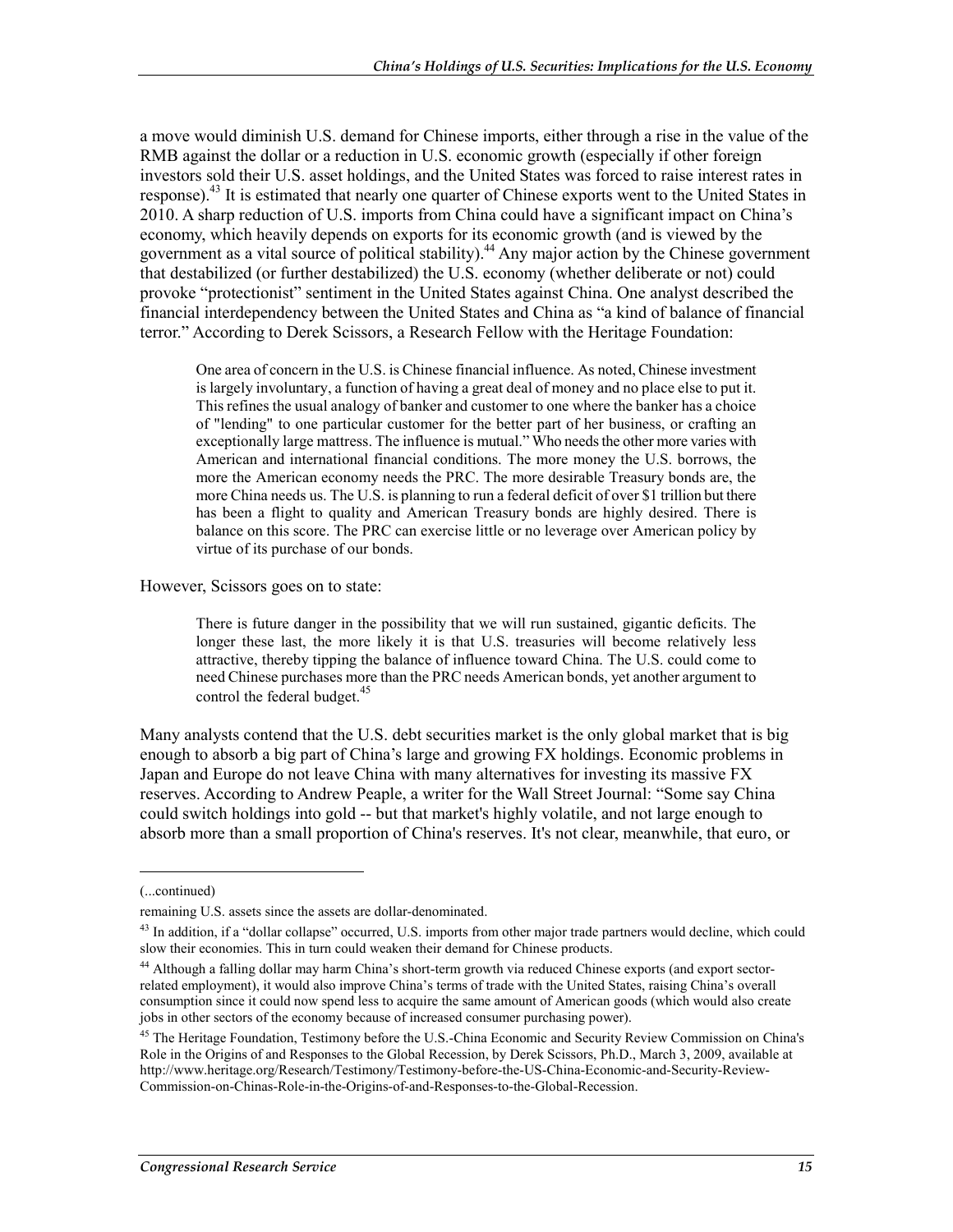yen-denominated debt is any safer, more liquid, or profitable than U.S. debt -- key criteria for China's leadership."46

Legislation has been introduced in the  $112<sup>th</sup>$  Congress that would seek to assess the implications for the United States of China's ownership of U.S. debt.

- H.R. 2166 (Sam Johnson) and S. 1028 (Cornyn), both titled "Foreign-Held Debt Transparency and Threat Assessment Act," would seek to increase the transparency of foreign ownership of U.S. debt instruments, especially in regard to China, in order to better assess the potential risks such holdings could pose for the United States. The bills state, for example, that under certain circumstances, China's holdings of U.S. debt could give it a tool with which it can try to manipulate U.S. domestic and foreign policymaking, including the U.S. relationship with Taiwan; and that China could attempt to destabilize the U.S. economy by rapidly divesting large portions of its holdings of U.S. debt instruments. The bills would require the President to issue a quarterly report on foreign holders of U.S. debt instruments, which would include a breakdown of foreign ownership by country of domicile and by the type of creditor (i.e., public, quasi-public, private); an analysis of the country's purpose and long-term intentions in regard to its U.S. debt holdings; an analysis of the current and foreseeable risks to U.S. national security and economic stability of each nation's U.S. debt holdings; and a determination whether such risks are "acceptable or unacceptable." If the President determined that a foreign country's holdings of U.S. debt instruments was an unacceptable risk, he would be required to formulate an action plan to reduce that risk.
- H.R. 1540 (McKeon), would, among other things, require the Secretary of Defense to conduct a national security risk assessment of U.S. federal debt held by China.47 In addition, the Director of the Congressional Budget Office would be required to determine, and make publicly available, the amount of accrued interest on U.S. federal debt paid to China during the past five years.

### **What If China Reduces its Holdings of U.S. Securities?48**

As the previous data illustrate, China has accumulated large holdings of U.S. assets in recent years. These accumulations are the result of U.S. borrowing to finance its large trade deficit with China (the gap between U.S. exports and Chinese imports). All else equal, Chinese government purchases of U.S. assets increases the demand for U.S. assets, which reduces U.S. interest rates.

<sup>46</sup> Wall Street Journal, *China's Limited Options on Treasurys*, March 16, 2009, available at http://online.wsj.com/article/SB123694305633018403.html?mod=googlenews\_wsj.

 $47$  The bill, titled the National Defense Authorization Act for Fiscal Year 2012, was passed by the House on May 26, 2011.

<sup>&</sup>lt;sup>48</sup> From the perspective of the macroeconomic effects on U.S. investment, interest rates, and so on, it does not matter what type of U.S. security is purchased when foreign capital flows to the United States. Thus, Chinese purchases of all types of U.S. securities (not just Treasury securities) should be considered when attempting to understand the impact China's investment decisions have on the U.S. economy.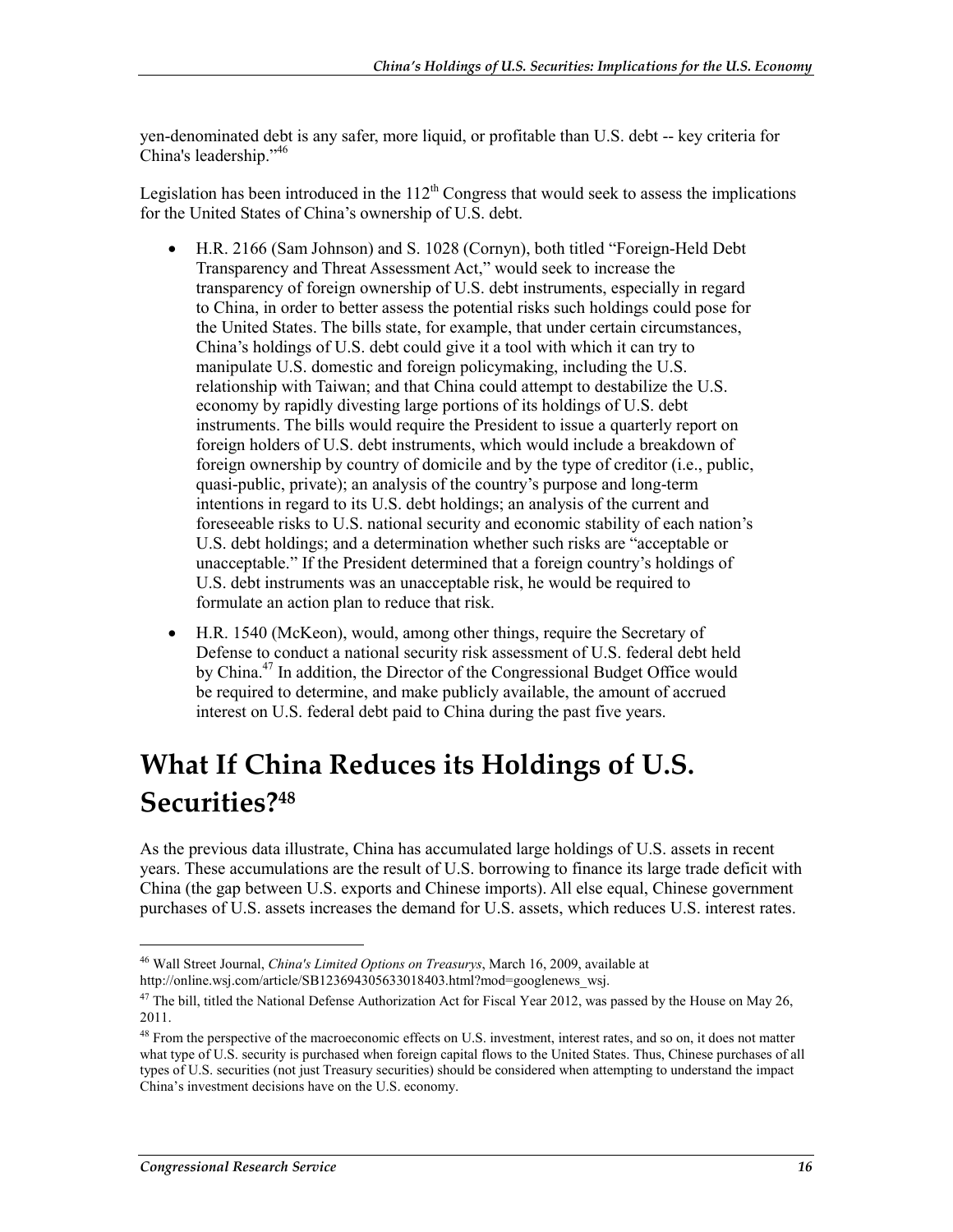What might happen if China no longer purchased U.S. securities and/or tried to sell a significant share of its dollar holdings?

If China stopped buying U.S. securities, the United States would need other investors (foreign and domestic) to fill in the gap. Such investors would presumably require higher interest rates than those prevailing today to be enticed to buy them. One economist in 2007 estimated that a Chinese move away from long-term U.S. securities could raise U.S. interest rates by as much as 50 basis points.<sup>49</sup> Higher interest rates would cause a decline in investment spending and other interest-sensitive spending. All else equal, the reduction in Chinese Treasury holdings would cause the overall foreign demand for U.S. assets to fall, and this would cause the dollar to depreciate. If the value of the dollar depreciated, the trade deficit would decline, as the price of U.S. exports fell abroad and the price of imports rose in the United States.<sup>50</sup> The magnitude of these effects would depend on how many U.S. securities China sold; modest reductions would have negligible effects on the economy given the large size of U.S. financial markets.

Since China held \$1.6 trillion of U.S. securities (largely U.S. Treasury securities) as of June 2010, any reduction in its U.S. holdings could potentially be large. If there were a large reduction in its holdings, the effect on the U.S. economy would still depend on whether the reduction were gradual or sudden. It should be emphasized that economic theory suggests that a *slow decline* in the trade deficit and dollar would not be troublesome for the overall economy. In fact, a slow decline could even have an expansionary effect on the economy, if the decrease in the trade deficit had a more stimulative effect on aggregate demand in the short run than the decrease in investment and other interest-sensitive spending resulting from higher interest rates. Historical experience seems to bear this out—the dollar declined by about 40% in real terms and the trade deficit declined continually in the late 1980s, from 2.8% of GDP in 1986 to nearly zero during the early 1990s. Yet economic growth was strong throughout the late 1980s.

A potentially serious short-term problem would emerge if China decided to *suddenly* reduce their liquid U.S. financial assets significantly. The effect could be compounded if this action triggered a more general financial reaction (or panic), in which all foreigners responded by reducing their holdings of U.S. assets. The initial effect could be a sudden and large depreciation in the value of the dollar, as the supply of dollars on the foreign exchange market increased, and a sudden and large increase in U.S. interest rates, as an important funding source for investment and the budget deficit was withdrawn from the financial markets. The dollar depreciation by itself would not cause a recession since it would ultimately lead to a trade surplus (or smaller deficit), which expands aggregate demand.<sup>51</sup> (Empirical evidence suggests that the full effects of a change in the exchange rate on traded goods takes time, so the dollar may have to "overshoot" its eventual depreciation level in order to achieve a significant adjustment in trade flows in the short run.)<sup>52</sup>

<sup>49</sup> Testimony of Brad Setser before the House Budget Committee, *Foreign Holdings of U.S. Debt: Is our Economy Vulnerable?*, June 26, 2007. Brad Setser is Senior Economist, Roubini Global Economics, and Research Associate, Global Economic Governance Programme, University College, Oxford. Setser does not detail how much U.S. debt he assumes China would sell to reach his estimate.

<sup>&</sup>lt;sup>50</sup> The extent that the dollar declined and U.S. interest rates rose would depend on how willing other foreigners were to supplant China's reduction in capital inflows. A greater willingness would lead to less dollar depreciation and less of an increase in interest rates, and vice versa.

 $<sup>51</sup>$  A sharp decline in the value of the dollar would also reduce living standards, all else equal, because it would raise the</sup> price of imports to households. This effect, which is referred to as a decline in the terms of trade, would not be recorded directly in GDP, however.

 $52$  Since the decline in the dollar would raise import prices, this could temporarily increase inflationary pressures. The effect would likely be modest, however, since imports are small as a share of GDP and import prices would only (continued...)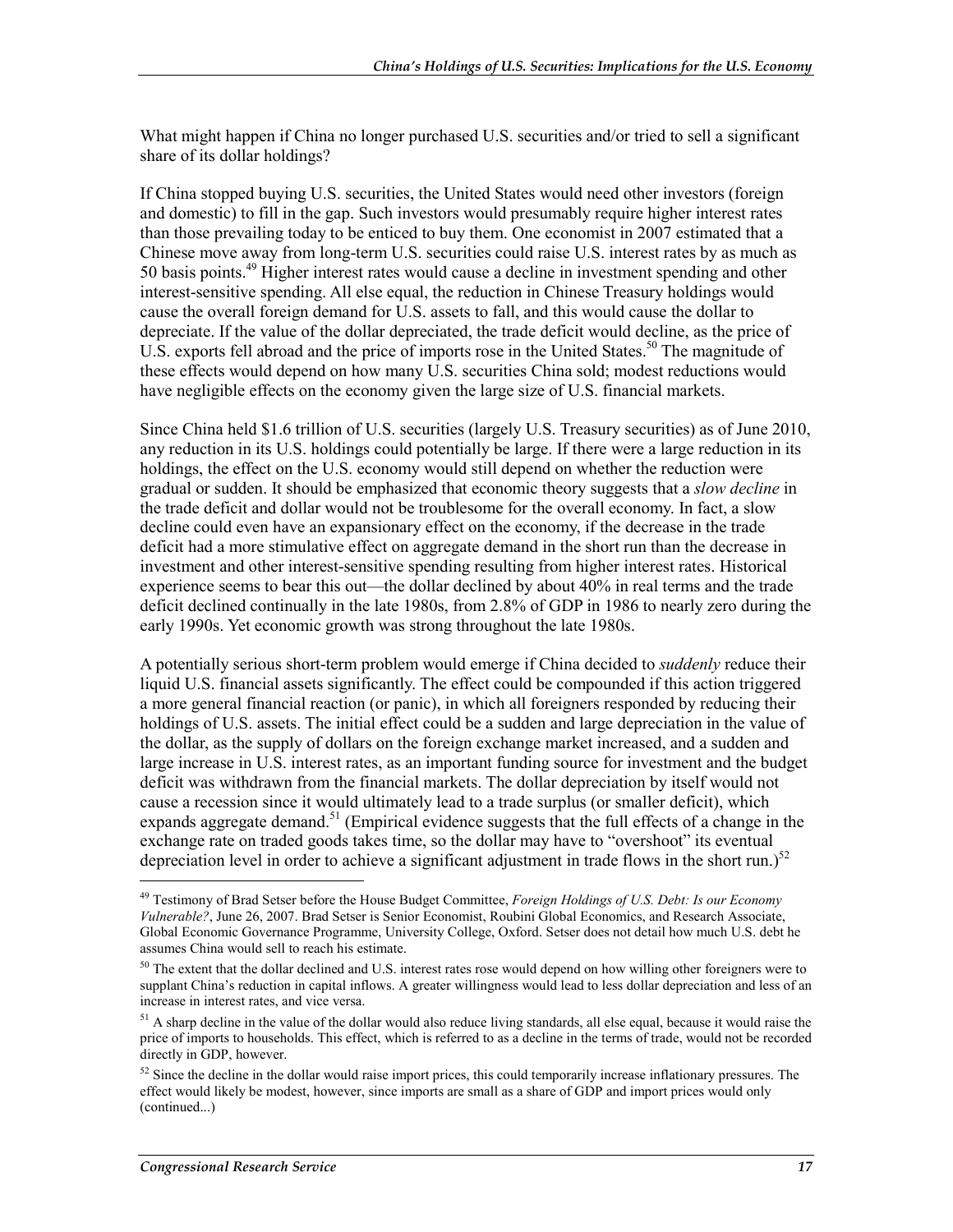However, a sudden increase in interest rates could swamp the trade effects and cause (or worsen) a recession. Large increases in interest rates could cause problems for the U.S. economy, as these increases reduce the market value of debt securities, cause prices on the stock market to fall, undermine efficient financial intermediation, and jeopardize the solvency of various debtors and creditors. Resources may not be able to shift quickly enough from interest-sensitive sectors to export sectors to make this transition fluid. The Federal Reserve could mitigate the interest rate spike by reducing short-term interest rates, although this reduction would influence long-term rates only indirectly, and could worsen the dollar depreciation and increase inflation. In March 2007, Federal Reserve Chairman Ben Bernanke reportedly stated in a letter to Senator Shelby that "because foreign holdings of U.S. Treasury securities represent only a small part of total U.S. credit market debt outstanding, U.S. credit markets should be able to absorb without great difficulty any shift of foreign allocations."<sup>53</sup>

U.S. financial markets experienced exceptional turmoil beginning in August 2007. Over the following year, the dollar declined by almost 8% in inflation-adjusted terms—a decline that was not, in itself, disruptive. But as the turmoil deepened and spread to the rest of the world in 2008, the value of the dollar began rising. Interest rates on U.S. Treasuries fell close to zero, implying excessive investor demand. Other interest rates also remained low, although access to credit was limited for some. Although comprehensive data will not be available for some time, a "sudden stop" in capital inflows does not appear to have been a feature of the downturn. Problems experienced in U.S. financial markets over the past few years have been widely viewed as "once in a lifetime" events. If these events failed to cause a sudden flight from U.S. assets and an unwinding of the current account deficit by China or other countries, it is hard to imagine what would.

### **Concluding Observations**

Many economists argue that concerns over China's holdings of U.S. securities represent part of a broader problem for the U.S. economy, namely its dependence on foreign saving to finance its investment needs and federal budget deficits. The large U.S. current account deficit (the manifestation of the high U.S. saving/investment gap) cannot be sustained indefinitely because the U.S. net foreign debt cannot rise faster than GDP indefinitely.<sup>54</sup> Some economists argue that at some point foreign investors may view the growing level of U.S. foreign debt as unsustainable or more risky, or they may no longer view U.S. securities as offering the best return on their investment, and shift investment funds away from U.S. assets, thus forcing U.S. interest rates to rise to attract needed foreign capital. This would result in higher interest rates and lower investment rates, all else equal, which would reduce long-term growth.<sup>55</sup> A reliance on foreign governments such as China to finance the U.S. current account deficit (which includes the U.S. merchandise trade deficit) by increasing their foreign exchange reserves may prolong the necessary adjustment process. Thus, it is argued, the United States must boost its level of savings

<sup>(...</sup>continued)

gradually rise in response to the fall in the dollar.

<sup>53</sup> Reuters*, Bernanke-China Holdings of US Debt Not Problematic*, March 26, 2007.

<sup>&</sup>lt;sup>54</sup> The U.S. current account deficit as a percent of GDP fell from a peak of 6.0% in 2006 to 2.7% in 2009; it rose to 3.0% in 2010. The IMF project that his figure will fall to 1.7% by 2013, but then rise to 2.7% by 2016. (Source: IMF, *World Economic Database*, September 2011 edition.)

<sup>55</sup> See CRS Report RL33186, *Is the U.S. Current Account Deficit Sustainable?*, by Marc Labonte.